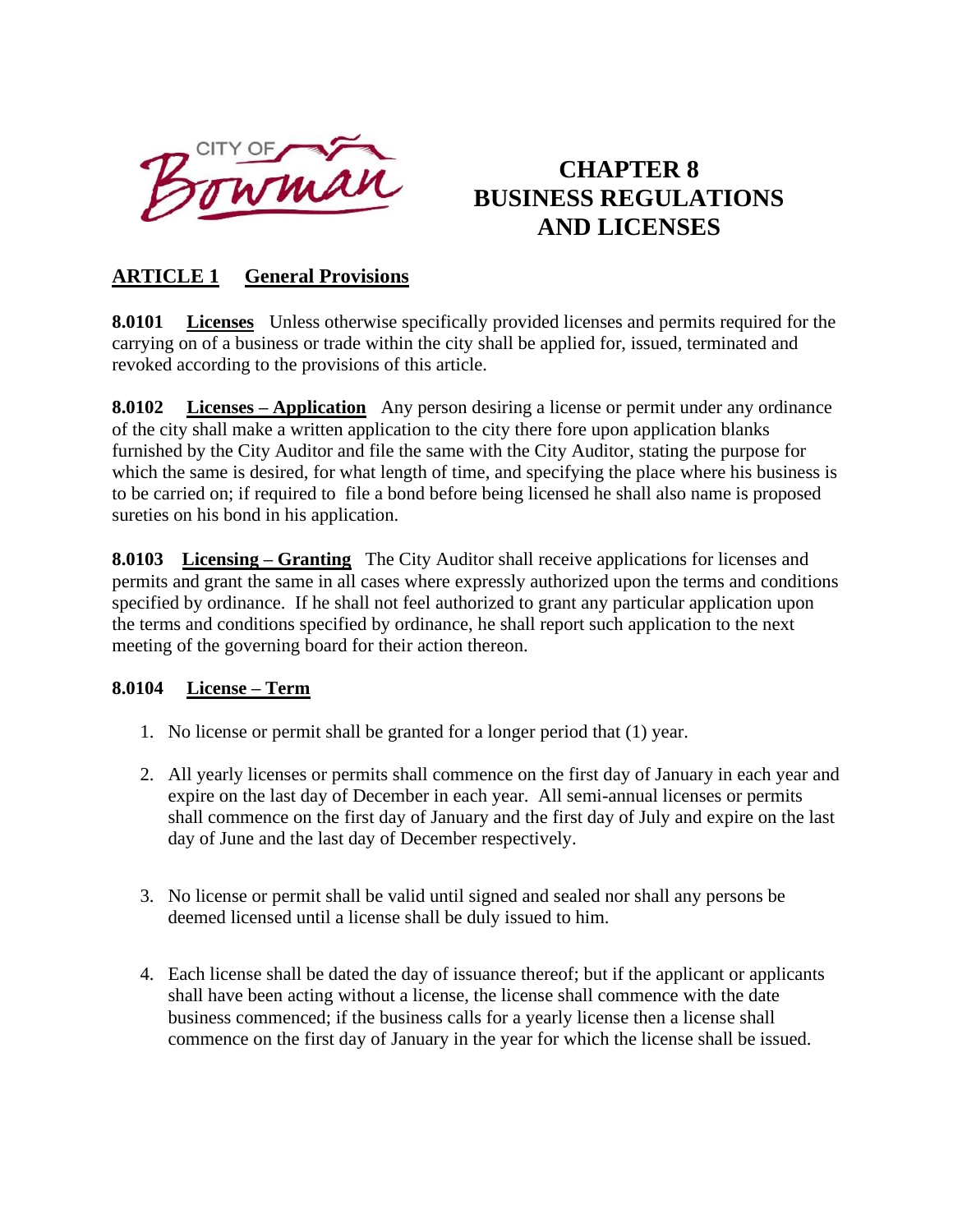5. The date of issuance of the license, together with the time of commencing and expiration shall be given in the license and the license record.

**8.0105 License – Not Transferable** No license or permit shall be assignable or transferable except by permission of the governing board. No person other than the person to whom the license is granted shall be authorized to do business or act under such license or at any other than the place specified therein. The city may grant the continuance of the business licensed to any other portion of the city, such permission to be certified on the license by the city auditor. No license shall authorize any person to act under it at more than one (1) place at the same time, or at any other place than is therein specified. Whoever shall violate any of the provisions of this section shall be deemed to be acting without a license and shall be subject to the same penalty as prescribed for acting without a license.

**8.0106 Licenses – Revocation** All licenses granted shall be subject to ordinances in force at the time of issuing thereof or which may be subsequently passed by the city's governing body. Any person who shall violate any provision of this article relating to his license may be proceeded against for any fine or penalty imposed thereby, and his license may be revoked or forfeited in the discretion of the governing body or the court before which any action may be brought for the recovery of any fine or penalty.

Where not otherwise provided any license may be revoked by the governing board at any time for cause. "Cause" shall include, but not be limited to, the following:

- 1. Violation of the laws of the State of North Dakota, or any of the ordinances of the city dealing with or pertaining to the business or trade licensed.
- 2. The willful making of any false statement as to a material fact in the application for license.
- 3. Permitting any disorderly or immoral practices upon the premises where the licensee is licensed to carry on the business or trade.
- 4. The death of a licensee.
- 5. When the licensee ceases business at the location licensed.
- 6. When the licensee ceases to be a legal and bona fide citizen of the State of North Dakota.

When the license is terminated or revoked for cause, the licensee or those claiming under him, shall not be entitled to any return of any portion of the license fee previously paid to the city.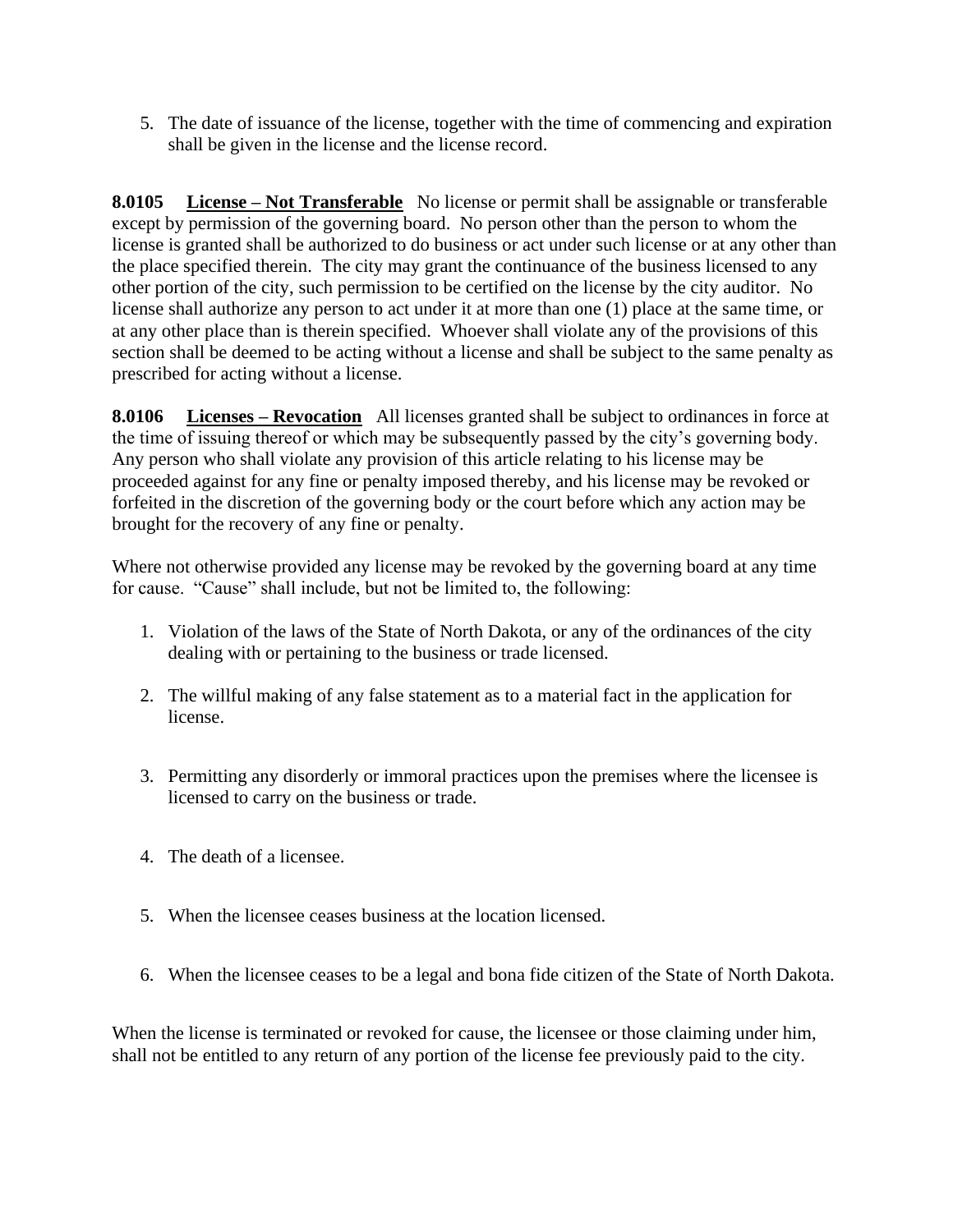**8.0107 Licenses – Posting of** All licenses and permit issued by the city for the operation of any business establishment, trade or any part of the operation thereof, shall be posted in a conspicuous place in the main business establishment. Where badges representing permits or licenses are issued to be worn by an individual such licensee shall wear such badge during the normal course of employment for which said badge was issued.

**8.0108 Licenses – Short Term** No license unless otherwise specified shall be issued for a fractional part of the year, but shall relate back if taken out subsequent to the first day of January of each year.

**8.0109** Licenses – **Enforcement** All city officials having duties to perform with reference to licensed premises, including all police officers, shall have authority to enter the licenses premises with or without a search warrant to check for violations of ordinances or state laws by the licenses.

## **ARTICLE 2 Transient Merchants**

**8.0201 Definitions** For the purpose of this article:

- 1. "Transient merchant" includes any person, individual, co-partnership or corporation, or limited liability company, either as principal or agent, who engages in, does, or transacts any temporary or transient business in the City of Bowman or within one-half (1/2) mile of the municipal limits, either in one locality, or in traveling from place to place selling, or soliciting orders for future delivery of, goods, wares, merchandise, personal property and personal services including spraying, trimming, or pruning of trees and shrubs of all species, painting or repairing buildings or structures, pest or rodent control, and taking photographs of present or future delivery, who does not intend to become and does not become a permanent merchant of the City of Bowman and who, for the purpose of carrying on such business, hires, leases, occupies or uses a building, structure, lots, tract, railroad car or motor vehicle for the exhibition and sale of such goods, wares and merchandise. The person, individual, co-partnership or corporation so engaged shall not be relieved from complying with the provisions of this article merely by reason of associating temporarily with any local dealer, trader, merchant or auctioneer, or by conducting such transient business in connection with, as a part of, or in the name of any local dealer, trader, merchant or auctioneer.
- 2. "Merchandise" does not include any livestock or agricultural product. (Revised 4-03- 2001)

**8.0202 License Required** It shall be unlawful to do business in the city as a transient merchant without having first secured a license therefore as in herein provided. For the purpose of this article any merchant engaging of intending to engage in business as a merchant in the city for a period of time not exceeding 100 days shall be considered as a transient merchant, provided that peddlers shall not be considered transient merchants.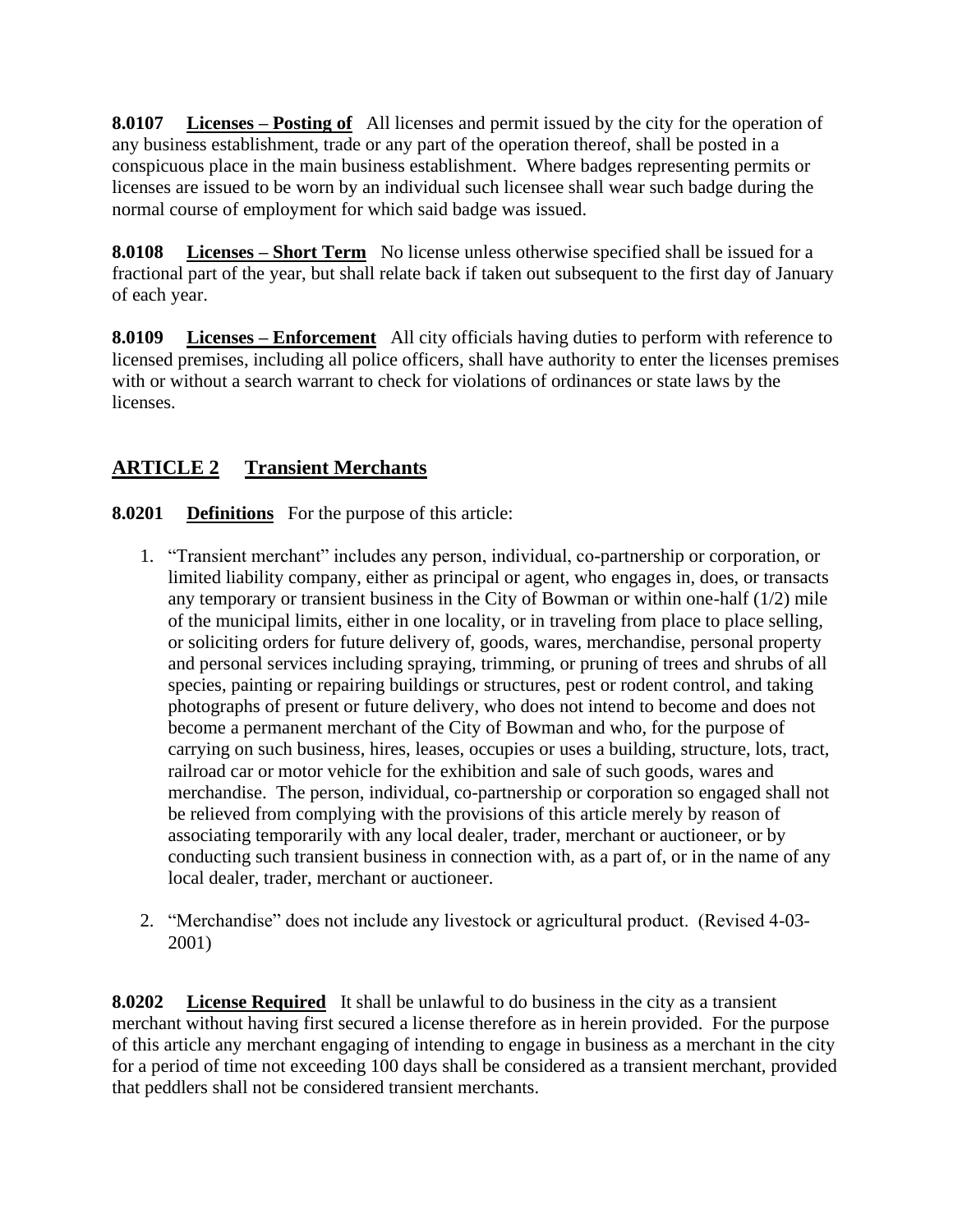**8.0203 License Fee** The license fee to be required of all transient merchants for the transaction of such business within the city, is contemplated in and provided for in and by section 51-04-09, North Dakota Century Code, is hereby fixed at the sum of \$25.00 per day for each and every day during which any such transient merchants shall transact business in the city.

**8.0204 License – Application for** Applicants for license under this article, whether an individual, co-partnership or corporation, shall file a written sworn application signed by the applicant, if an individual, by all partners if a partnership, and by the president if a corporation, with the city auditor, showing:

- 1. Applicant's name, present residence, present home address, present business address, and if a corporation, under the laws of what state the same is incorporated;
- 2. The name, present residence, present home address, and present business address of the person or persons having the management or supervision of applicant's business during the time that it is proposed that it will be carried on in the city;
- 3. The residence, business address, and type of business in which applicant has been engaged in the previous two (2) years;
- 4. The residence, business address, and type of business in which the person having the management or supervision of applicant's business has been engaged in the previous two (2) years;
- 5. The place or places in the city, where it is proposed to carry on applicant's business the length of time during which it is proposed that said business shall be conducted;
- 6. The kind of business to be conducted;
- 7. The name and address of the auctioneer, if any, who will conduct the sale; and
- 8. A statement of the nature, character and quality of the goods, wares or merchandise to be sold or offered for sale by applicant, in the city, the invoice value and quality of such goods, wares and merchandise, whether the same are proposed to be sold from stock in possession or by sample; at auction, by direct sale or by direct sale and by taking orders for future delivery; where the goods or property proposed to be sold are manufactured or produced and where such goods or products are located at the time said application is filed.

**8.0205 Bond** Before any license shall be issued to a transient merchant for engaging in business in this city, the applicant therefore shall file with the City Auditor a bond running to the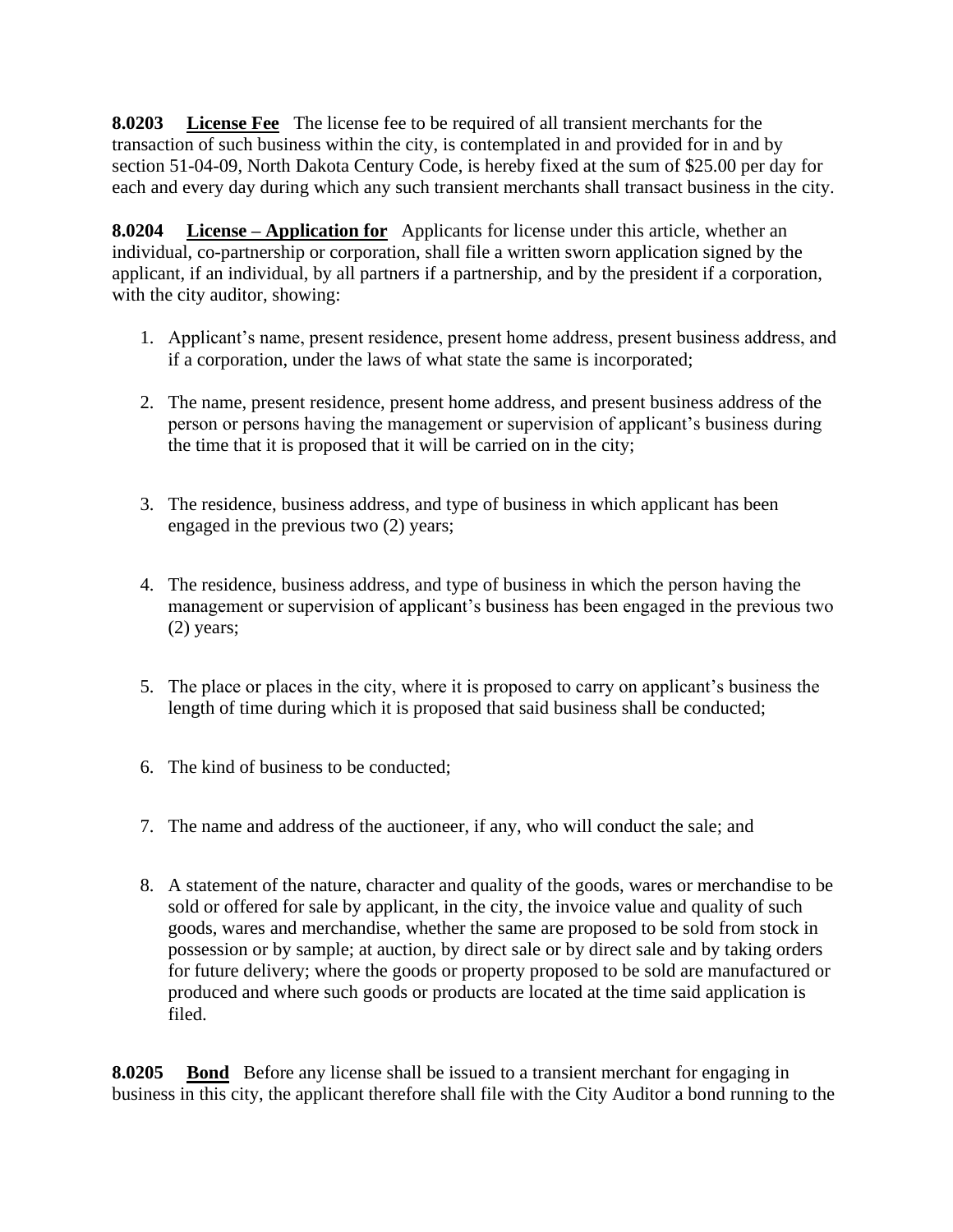city in the sum of \$1,000.00 executed by the applicant, as principal, and a responsible surety upon which service of process may be made in the State of North Dakota; said bond not to be revocable nor to terminate prior to passage of two years' time after the expiration of the license issued pursuant thereto nor until due notice that the terms of the bond are to be canceled has been given to the City Auditor; said bond to be approved by the City Attorney, conditioned that the said applicant shall comply fully with all of the provisions of the ordnances of the city and the statutes of the State of North Dakota, regulating and concerning the sale of goods, wares and merchandise and will pay all judgments rendered against said application for any violation of said ordinances or statutes, or any of them, together growing out of any together with all judgments and costs that may be recovered against him by any person or persons for misrepresentation or deception practiced on any person transacting such business with such applicant, whether said misrepresentation or deceptions were made or practiced by the owners or by their servants, agents, or employees, of any character whatsoever, printed or circulated with reference to the goods, wares and merchandise sold or any part thereof. Action on the bod may be brought in the name of the city to the use of the aggrieved person.

**8.0206 Service of Process** Before any license has herein provided shall be issued for engaging in business as a transient merchant, as herein defined, in this city, such applicant shall file with the City Auditor an instrument nominating and appointing the City Auditor his true and lawful agent with full power and authority to acknowledge service or notice of process for and on behalf of said applicant in respect to any matters connected with or arising out of the business transacted under said license and the bond given as required by this article, or for the performance of the conditions of bond or for any breach thereof, which said instrument shall also contain recitals to the effect that said applicant for said license consents and agrees that service of any notice or process may be made upon said agent, and when so made shall be taken and held to be as valid as if personally served upon the person or persons applying for the said license under this article, according to the law of this state or any other state, and waiving all claim or right of error by reason of such acknowledgement of service or manner of service. Immediately upon service of process upon the City Auditor, as herein provided, the City Auditor shall send to the licensee at his last known address, by registered mail, a copy of said process.

**8.0207 Exhibiting License** The license issued under this article shall be posted conspicuously in the place of business named therein. In the event that such person or person applying for said license shall desire to do business in more than one place within the city, separate licenses may be issued for each place of business, and shall be posted conspicuously in each place of business.

**8.0208** Transfer No license issued to a transient merchant in the city shall be transferred.

**8.0209 Enforcement by Police** It shall be the duty of the police officers of the city to examine all places of business and persons in their respective territories subject to the provisions of this article, to determine if this article has been complied with and to enforce the provisions of this article against any person found to be violating the same. The City Auditor shall deposit with the Chief of Police a record of each license number, together with the location with the city of the business licensed thereunder to assist and promote such enforcement.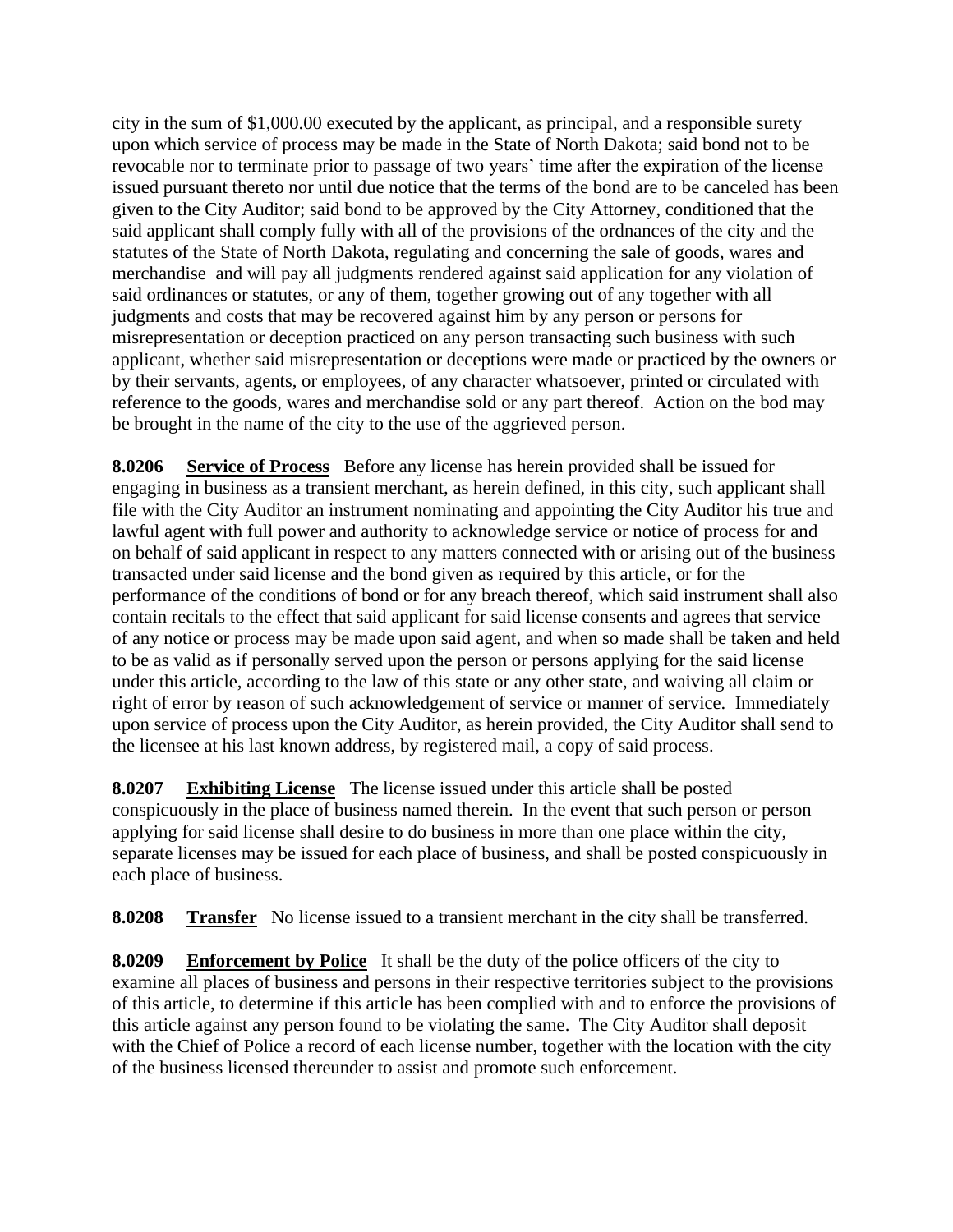#### **8.0210 Revocation**

- 1. Any license issued pursuant to this article may be revoked by the governing body of the city, after notice and hearing for any of the following causes:
	- a. Any fraud, misrepresentation or false statement contained in the application for license;
	- b. Any fraud, misrepresentation or false statement made in connection with the selling of goods, ware, or merchandise;
	- c. Any violation of this article;
	- d. Conviction of the licensee of any felony or of a misdemeanor involving moral turpitude; or;
	- e. Conducting the business licensed under this article in an unlawful manner or in such a manner as to constitute a breach of the peace or to constitute a menace to the health, safety or general welfare of the public.
- 2. Notice of hearing for revocation of a license shall be given in writing, setting forth specifically the grounds of the complaint and the time and place of the hearing. Such notice shall be mailed, postage prepaid, to the licenses at his last known address, at least five (5) days prior to the date set for the hearing.

**8.0211 Expiration of License** All licenses issued under the provisions of this article shall expire at the expiration of the period for which application has been made and prepaid, to be renewable by the City Auditor upon application and payment therefore.

## **ARTICLE 3 Hawkers and Peddlers**

**8.0301 Definitions** The word "person" as used herein shall include the singular and the plural and shall also mean and include and person, firm or corporation, association, club, copartnership or society, or any other organization. The words "hawker" and "peddler" as used herein shall include any person, whether a resident of the city or not, traveling by food, automotive vehicle, or any other type of conveyance from place to place, from house to house, or from street to street, carrying, conveying, or transporting goods, wares, or merchandise, offering and exposing the same for sale, or making sales and delivering articles to purchasers, or who without traveling from place to place, shall sell or offer the same for sale from an automotive vehicle, railroad car, or other vehicle or conveyance, and further provided that one who solicits as a part of a scheme or design to evade the provisions of this article shall be deemed a hawker or peddler subject to the provision of this article.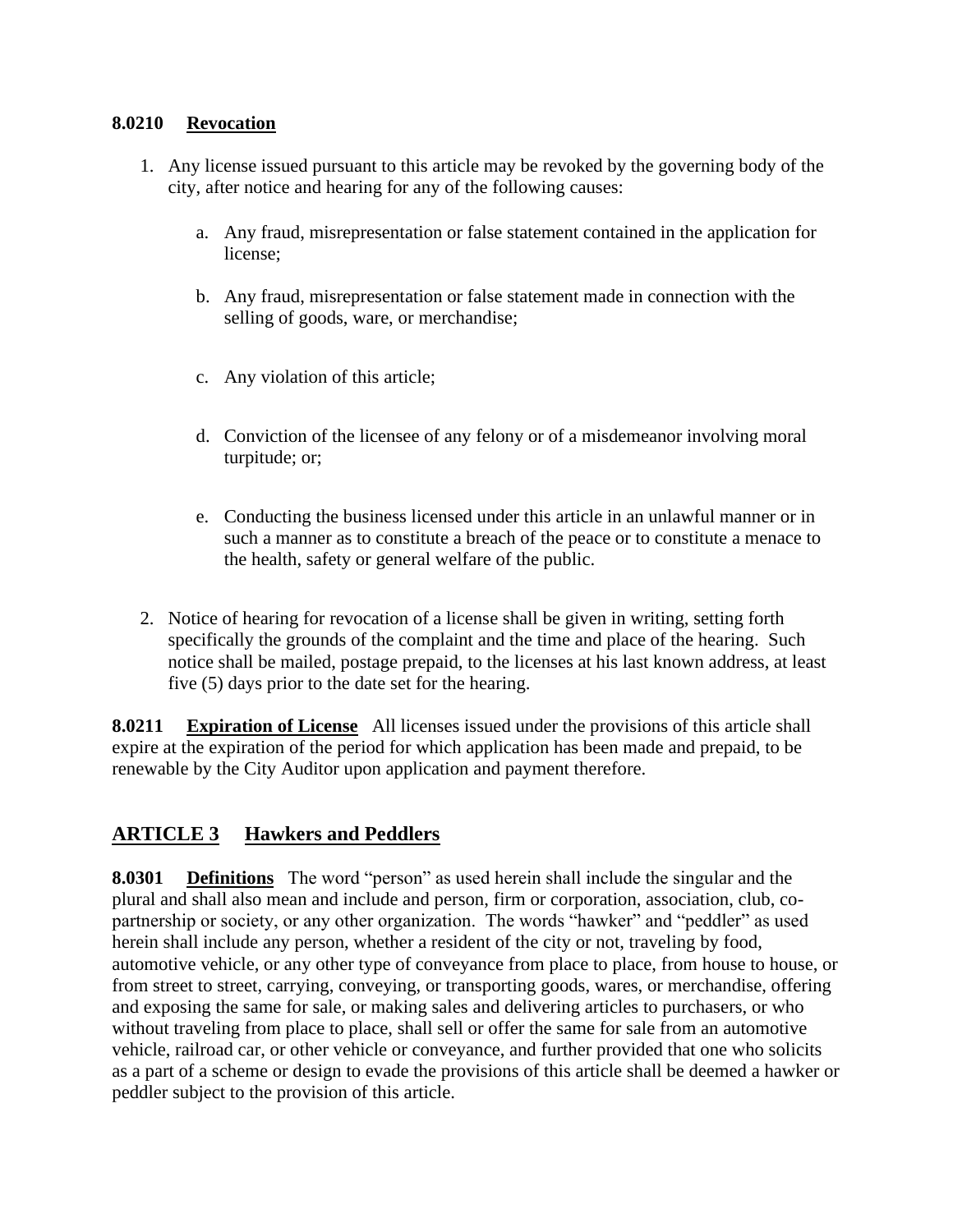**8.0302 License Required** It shall be unlawful for any person to engage in the business of hawker or peddler of any merchandise, article or thing without having first secured a license therefore, except for items stated in 8.0303.

**8.0303 Exceptions** No license shall be requested for peddling, vending or marketing farm products raised in the State of North Dakota, fish, vegetables, fruits, nuts, cake, candy, ice cream, or other light products or refreshments.

**8.0304 License – Application for** Application for license under this article must file with the City Auditor a sworn application in writing, which shall give the following information:

- 1. Name, age and sex of the applicant;
- 2. Address (legal and local);
- 3. A brief description of the nature of the business and the goods to be sold;
- 4. If employed, the name and address of the employer, together with credentials establishing the exact relationship;
- 5. The length of time for which the right to business is desired;
- 6. If a vehicle is to be used, a description of the same, together with license number; and
- 7. A statement as to whether or not the applicant has been convicted of any crimes, misdemeanors or violations of any municipal ordinance, the nature of the offense and the punishment or penalty assessed, therefore.

**8.0305 Fees** The license fee to be required of all hawkers and peddlers for the transaction of business within the city shall be in the sum of \$25.00 per day for each day or portion of the day which any such hawker or peddler shall transact business in the city.

**8.0306 Exhibition of License** Hawkers and peddlers are required to exhibit their licenses at the request of any citizen.

**8.0307 Transfer** No license issued under the provisions of this article shall be transferred or used at any time by any person other than the one to whom it was issued.

**8.0308 Use of Streets** No hawker or peddler shall have any exclusive right to any location in the public streets, nor shall any be permitted to a stationary location, nor shall he be permitted to operate in any congested area where his operations might impede or inconvenience the public.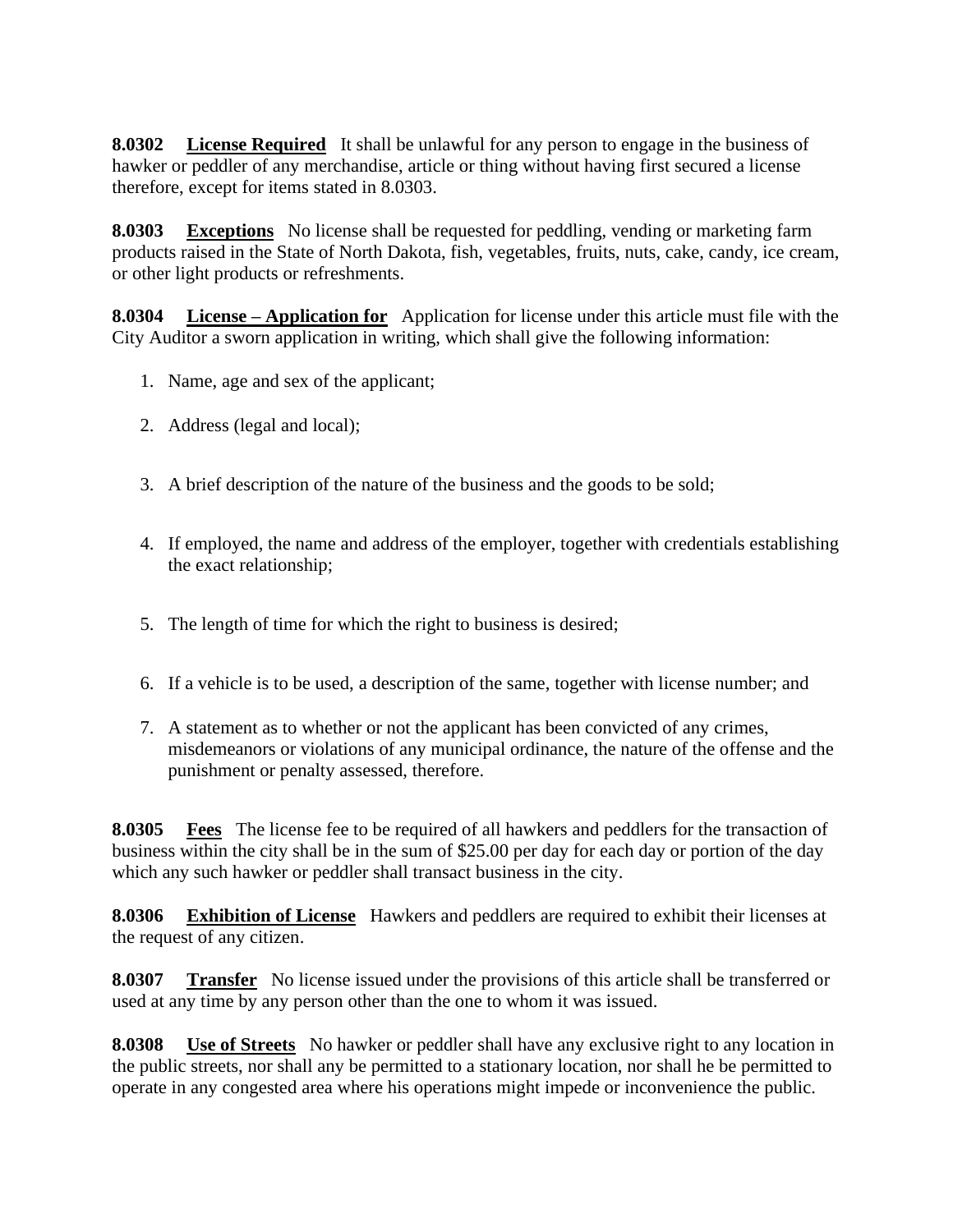For the purpose of this article, the judgment of a police officer, exercised in good faith, shall be deemed conclusive as to whether the area is congested or the public impeded or inconvenienced.

**8.0309 Enforcement** It shall be the duty of any police officer of this city to require any person seen hawking or peddling, and who is not known by such officer to be duly licensed, to produce his license and to enforce the provisions of this article against any person found to be violating the same.

#### **8.0310 Revocation**

- 1. Licenses issued under the provisions of the article may be revoked by the governing body of the city after notice and hearing for any of the following causes:
	- a. Fraud, misrepresentation, or false statement contained in the application for license;
	- b. Fraud, misrepresentation, or false statement made in the course of carrying on his business;
	- c. Any violation of this article;
	- d. Conviction of any crime or misdemeanor involving moral turpitude;
	- e. Conducting the business of hawking or peddling in an unlawful manner or in such a manner as to constitute a breach of peace, or constitute a menace to the health, safety, or general welfare of the public.
- 2. Notice of a hearing for revocation of a license shall be given in writing, setting forth specifically the grounds of complaint and the time and place of hearing. Such notice shall be mailed, postage prepaid, to the licensee at his last known address at least five days prior to the date set for the hearing.

## **ARTICLE 4 Runners, Solicitors and Canvassers**

**8.0401 Definitions** A "runner", "canvasser", or "solicitor" is defined as any individual whether resident of the city or not, traveling either by food, automobile, motor truck, or any other type of conveyance, from place to place, from house to house, or from street to street, taking or attempting to take orders for sale of goods, wares and merchandise, personal property of any nature whatsoever for future delivery, or for services to be furnished or performed in the future, whether or not such individual has, carries or exposes for sale a sample of the subject of such sale or whether he is collecting advance payments on such sales or not, provided that such definition shall include any person who, for himself, or for another person, firm, or corporation,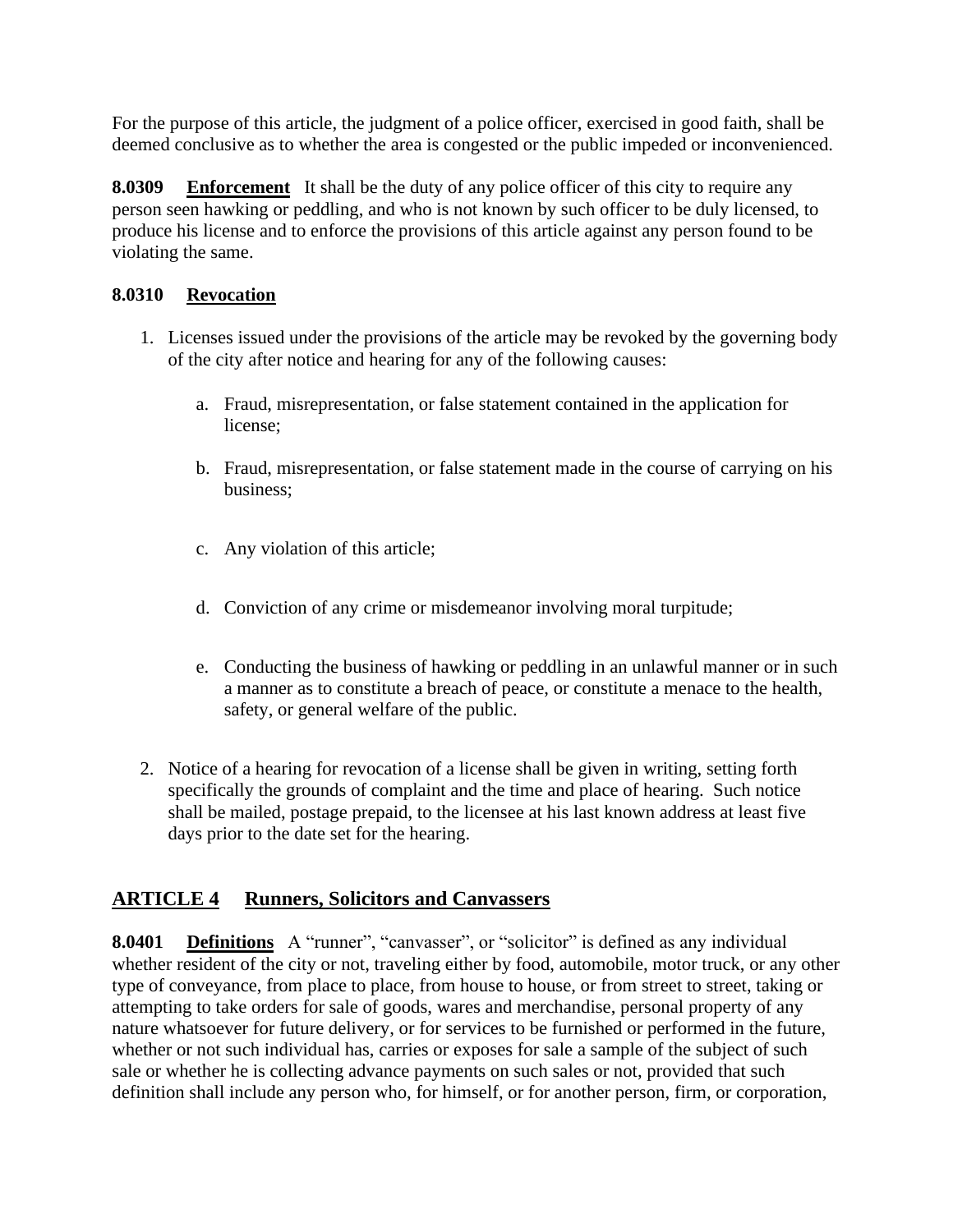hires, leases, uses or occupies any building, structure, tent, railroad boxcar, boat, hotel room, lodging house, apartment, shop or any other place within the city for the sole purpose of exhibiting samples and taking orders for future delivery.

**8.0402 Exceptions** No license shall be required hereunder for runners, solicitors, or canvassers of regular retailers of goods, wares and merchandise, and personal property, but only for those runners, solicitors, and canvassers selling directly to the consumer.

**8.0403 License Required** It shall be unlawful for any person to engage in the business of runners, solicitors and canvassers of any merchandise, article or thing without having first secured a license therefore.

**8.0404 License – Application for** Applicants for license under this article must file with the City Auditor a sworn application in writing, which shall give the following information:

- 1. Name age and sex of the applicant;
- 2. Address (legal and local);
- 3. A brief description of the nature of the business and the goods to be sold;
- 4. If employed, the name and address of the employer, together with credentials establishing the exact relationship;
- 5. The length of time for which the right to do business is desired;
- 6. If a vehicle is to be used, a description of the same, together with license number; and
- 7. A statement as to whether or not the applicant has been convicted of any crimes, misdemeanors or violations of any municipal ordinance, the nature of the offense and punishment or penalty assessed therefore.

**8.0405 Fees** The license fee to be required of all runners, solicitors and canvassers for the transaction of business within the city shall be in the sum of \$25.00 per day for each day or portion of the day which such runner, solicitor or canvasser shall transact business in the city.

**8.0406** Exhibition of License Runners, solicitors, and canvassers are required to exhibit their licenses at the request of any citizen.

**8.0407** Transfer No license issued under the provisions of this article shall be transferred or used at any time by any person other that the one to whom it was issued.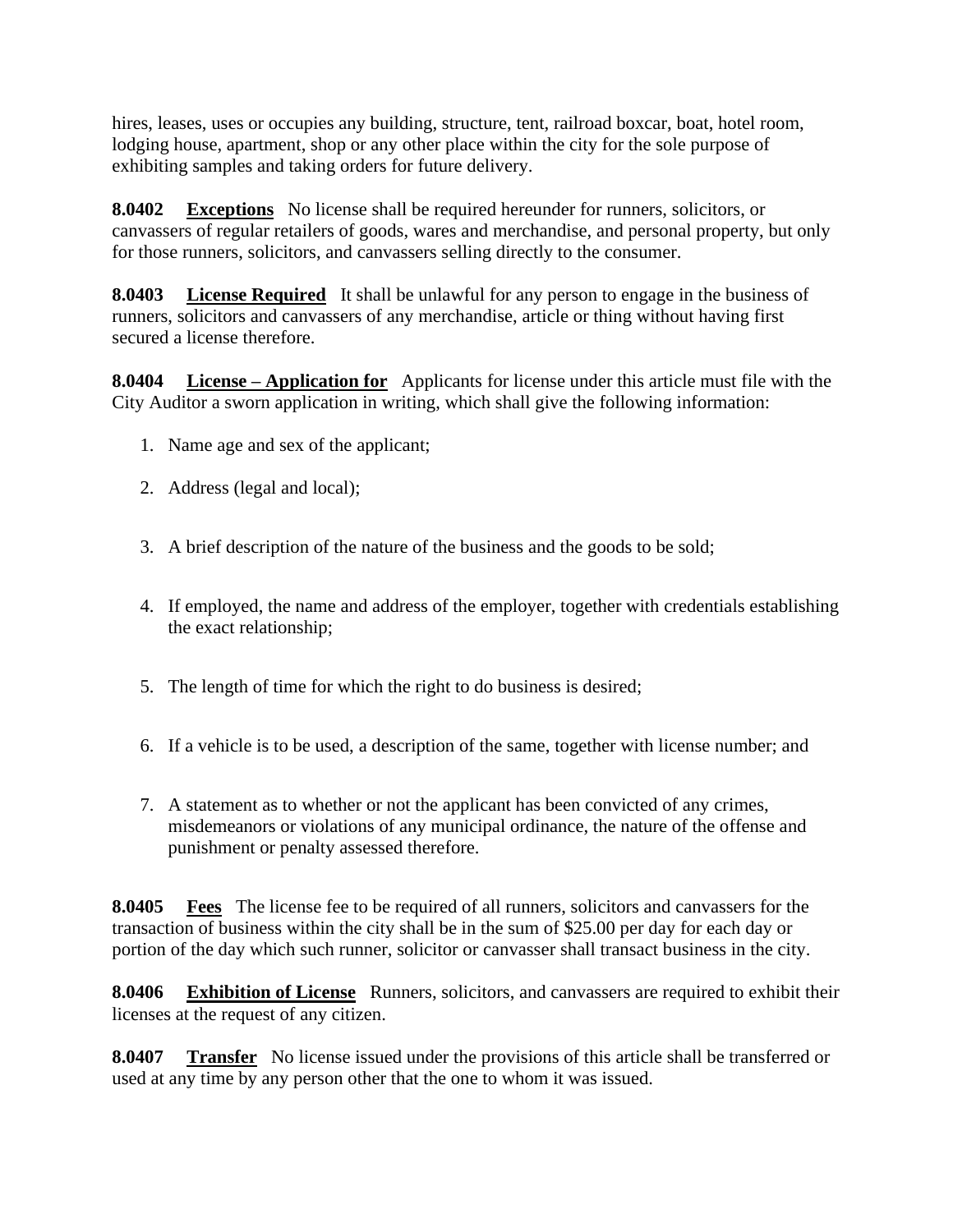**8.0408 Use of Streets** No runner, solicitor, or canvasser shall have any exclusive right to any location in the public streets, nor shall any be permitted a stationary location, nor shall he be permitted to operate in any congested area where his operations might be impede or inconvenience the public. For the purpose of this article, the judgment of a police officer, exercised in good faith, shall be deemed conclusive as to whether the area is congested or the public impeded or inconvenienced.

**8.0409** Enforcement It shall be the duty of any police officer of this city to require any person seen soliciting or canvassing, and who is not known by such officer to by duly licensed, to produce his license and to enforce the provisions of this article against any person found to be violating the same.

### **8.0410 Revocation**

- 1. Licenses issued under the provisions of the article may be revoked by the governing body of the city after notice and hearing, for any of the following causes:
	- a. Fraud, misrepresentation, or false statement contained in the application for license;
	- b. Fraud, misrepresentation, or false statement made in the course of carrying on his business;
	- c. Any violation of this article;
	- d. Conviction of any crime or misdemeanor involving moral turpitude;
	- e. Conducting the business of soliciting and canvassing in an unlawful manner or in such manner as to constitute a menace to the health, safety, or general welfare of the public.
- 2. Notice of a hearing for revocation of a license shall be given in writing, setting forth specifically the grounds of complaint and the time and place of hearing. Such notice shall be mailed, postage prepaid, to the licensee at last known address at least five days prior to the date set for the hearing.

## **ARTICLE 5 Solicitation Without Invitation**

**8.0501 Definition** The practice of going in and upon private residence or privately owned property in the city by solicitors, peddlers, hawkers, itinerant merchants, transient vendors or merchandise, photographers and magazine and periodical subscription agents, not having been requested or invited to do so by the owner or owners, occupant or occupants of such private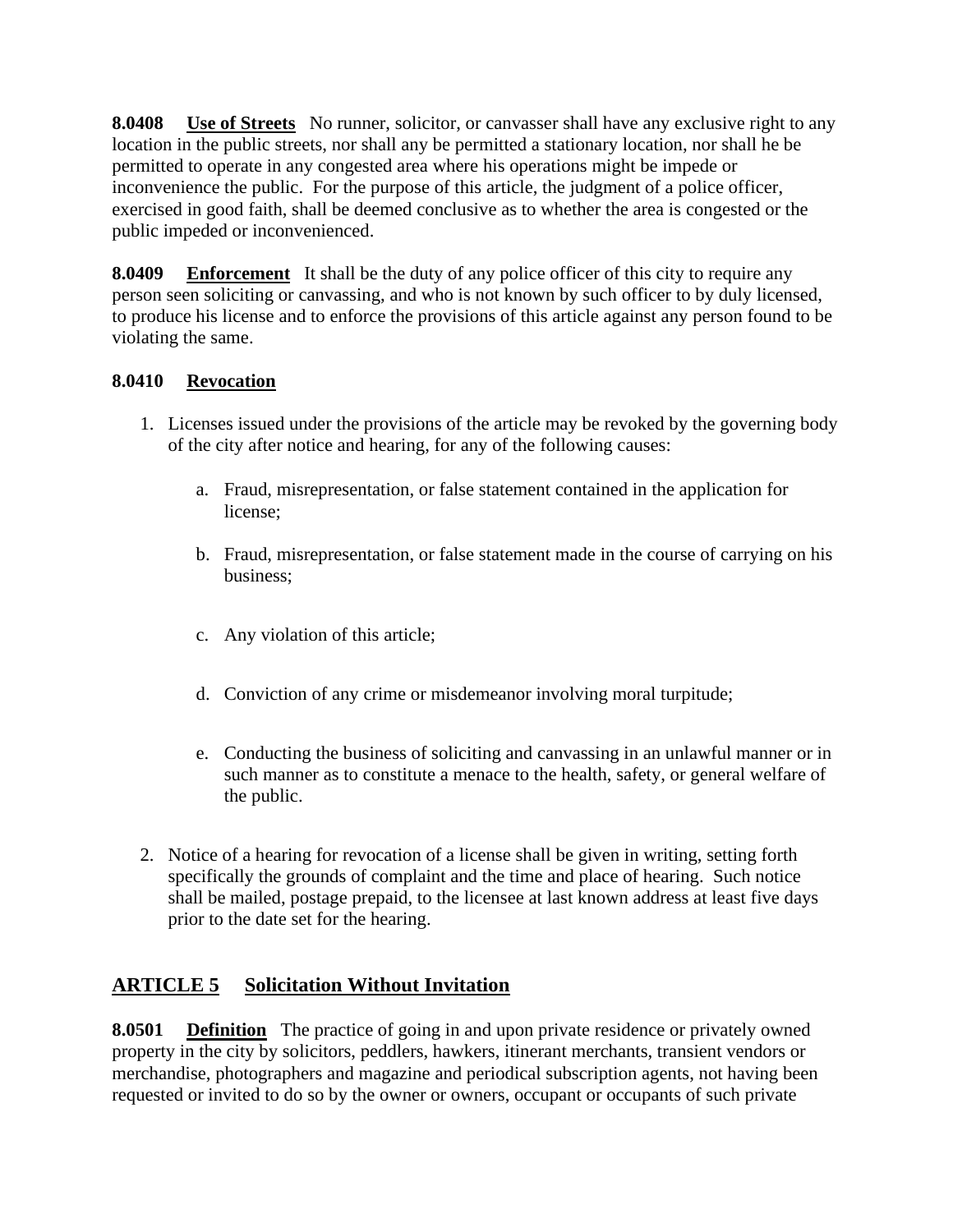residences or private property, for the purpose of soliciting orders for the sale of goods, wares, and merchandise and/or for the purpose of disposing of and/or peddling or hawking the same, and for the purpose of soliciting subscriptions to magazines or periodicals and/or for the purpose of taking photographs is hereby declared to be nuisance and unlawful.

**8.0502 Enforcement** The Chief of Police and all police officers in the City are hereby required and directed to suppress the same and to abate any such nuisance as described in 8.0501.

### **ARTICLE 6 Alcoholic Beverages**

**8.0601 Definitions** For the purpose of this article:

- 1. "Alcohol" means neutral spirits distilled at or above one hundred ninety degrees proof, whether or not such product is subsequently reduced, for nonindustrial use.
- 2. "Alcoholic Beverages" means any liquid suitable for drinking by human beings, which contains one-half of one percent or more of alcohol by volume.
- 3. "Beer" means any malt beverage containing more than one-half  $(1/2)$  of one  $(1)$  percent of alcohol by volume.
- 4. "Distilled spirits" means any alcoholic beverage that is not beer, wine, sparkling wine, or alcohol.
- 5. "Licensed premises" means the premise on which beer, liquor, or alcoholic beverages are normally sold or dispensed and must be delineated by diagram or blueprint which must be included with the license application or the license renewal application.
- 6. "Liquor" means any alcoholic beverage except beer.
- 7. "Sparkling Wine" means wine made effervescent with carbon dioxide.
- 8. "Wine" means the alcoholic beverage obtained by fermentation of agricultural products containing neutral or added sugar or such beverage fortified with brandy and containing not more than twenty-four percent (24%) alcohol by volume.
- 9. "Alcohol Tastings" means alcohol is poured in minimal amounts allowing customers to taste the product prior to purchase. Typical amounts include two (2) ounces for wine; four (4) ounces of beer and one (1) ounce of liquor and fortified wine. Tastings may occur at any on-sale or off-sale site, and may not be charged for.(Revised July 18, 2017)
- 10. "Package" and "original package" means any container or receptacle containing an alcoholic beverage, which container or receptacle is corked or sealed by the manufacturer thereof and which cork or seal has not been removed or broken prior to the sale of such package to the purchaser.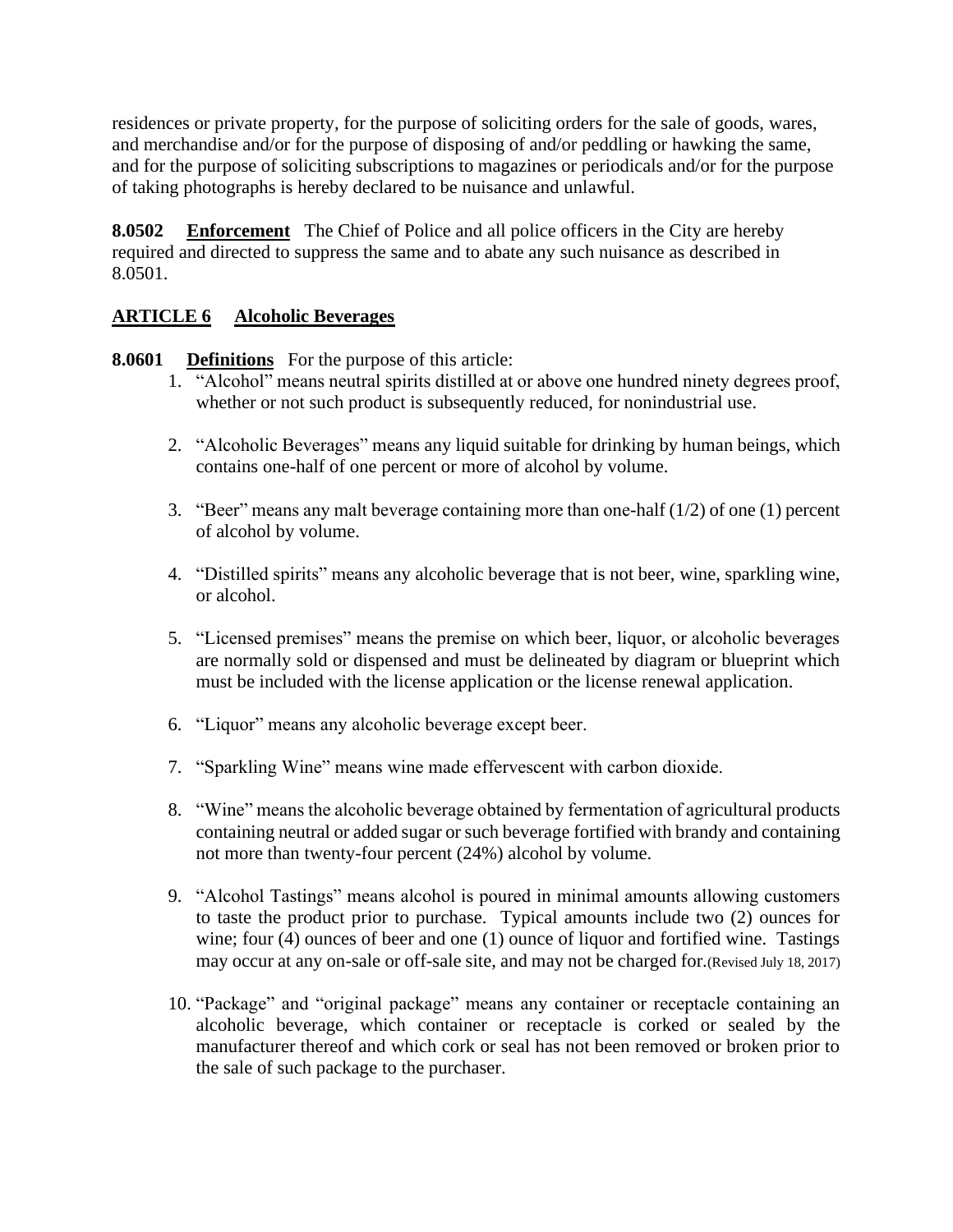- 11. "Club" or "Lodge" shall include any corporation or association organized for civic, fraternal, social or business purposes, or the promotion of sports, which has at least two-hundred (200) members at the time of application for license and which was in existence on November 3, 1936.
- 12. "Retail sale" shall mean the sale of alcoholic beverages for use or consumption and not for resale.
- 13. "On-Sale" shall mean the sale of alcoholic beverages for consumption only on the premises where sold, and an on-sale license shall authorize the licensee to conduct such on-sales only at the place designated in such license and not elsewhere.
- 14. "Off-Sale" shall mean the sale of alcoholic beverages for consumption off the premises. Liquor stores, food markets and convenience stores are examples.
- 15. "Owner" is the person, corporation, partnership, joint venture or other enterprise having lawful possession of the premises upon which the on/off sale establishment is operated.
- 16. "Employee" is the person, corporation, partnership, joint venture or group enterprise legally responsible for the day to day operation of the retail establishment. (Revised June 16, 2015)
- 17. "Conditional Use Permit" is a review process of the applicant's requests during a public hearing before the Planning and Zoning Commission. The Commission may specify conditions for which the liquor or beer outlet may operate under and will render a decision of approved, approved with conditions, or denied based on the merits of the application. The Planning and Zoning Commission decision may be appealed to the City Commission by any aggrieved party. Conditional Use Permits are required for all alcohol licenses except Class IX specified in Section 8.0604.

(Revised June 16, 2015) *(Revised July 18, 2017)*

#### **8.0602 Exceptions**

- 1. This article shall not apply to wines delivered to priests, rabbis and ministers for sacramental use.
- 2. This article shall not be construed to apply to the following articles, when they are unfit for beverage purposes.
	- a. Denatured alcohol produced and used pursuant to Acts of Congress, and the regulations thereunder.
	- b. Patent, proprietary, medical, pharmaceutical, antiseptic and toilet preparations.
	- c. Flavoring extracts syrups and food products.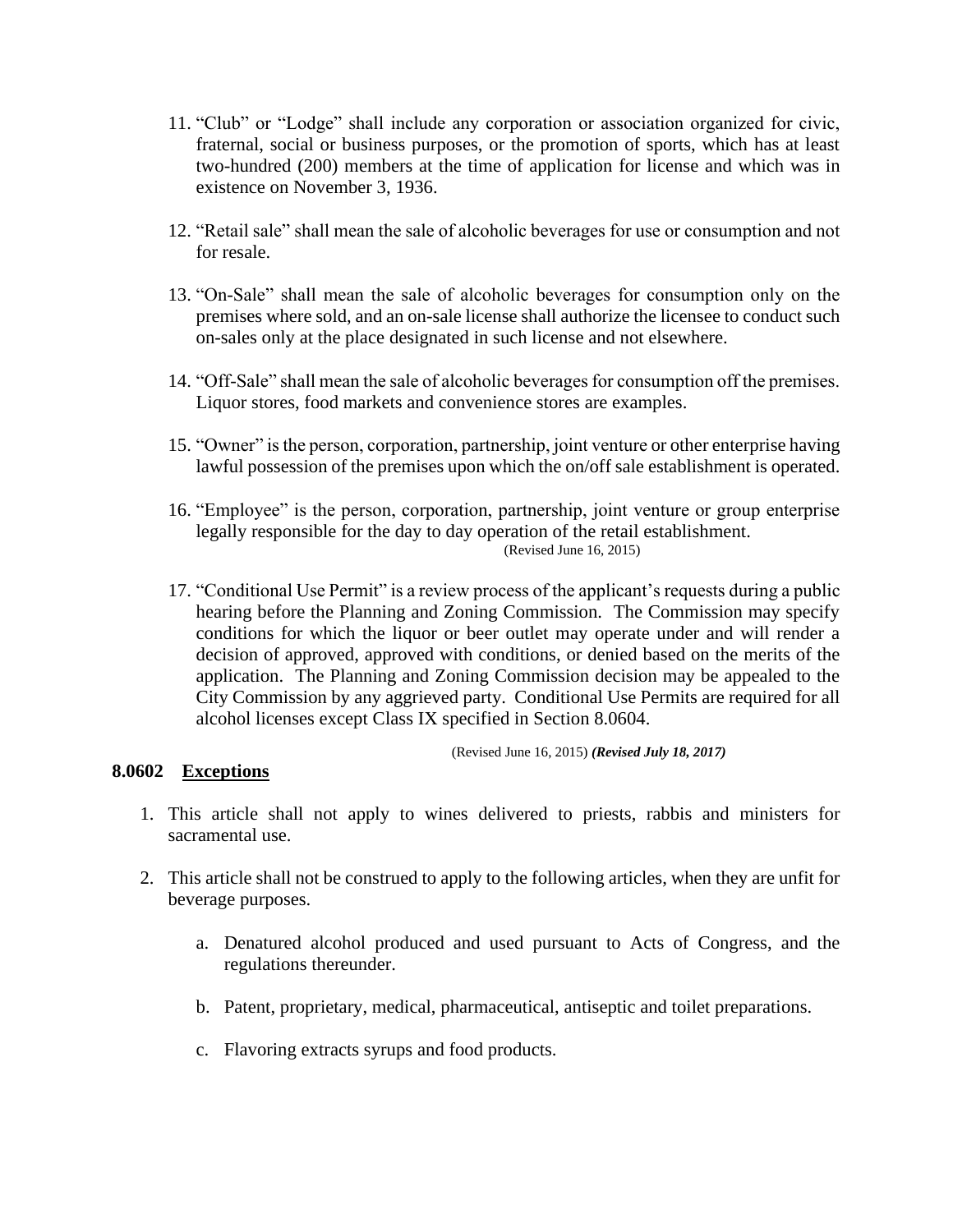d. Scientific, chemical, and industrial products; nor to the manufacturer or sale of said articles containing alcohol.

**8.0603** License Required No person shall sell at retail within the City limits of this City any alcoholic beverage without first having obtained a license via the Liquor License Application procedure as herein described. This section shall not apply to public carriers engaged in interstate commerce. (Revised June 16, 2015)

**8.0604 Licensing Classifications** Every establishment seeking a license in the City of Bowman shall be identified under one of the following classifications listed below. You must have one (1) or more of the licenses below to serve alcohol tastings as defined in Section 8.0601(9).

(Revised August 2010) (Revised June 16, 2015) *(Revised July 18, 2017)*

- 1. Class I: On-Sale and Off-Sale Liquor and Beer. Issued to any applicant for the retail onsale and off-sale of both liquor and beer.
- 2. Class II: On-Sale Liquor and Beer. Issued to any applicant for the on-sale of both retail liquor and beer. Off-sale is not permitted.
- 3. Class III: Off-Sale Liquor and beer. Issued to any applicant for the off-sale of retail liquor and beer. On-sale is not permitted.
- 4. Class IV: On-Sale and Off-Sale Wine and Beer only. Issued to any applicant for the onsale and off-sale of both retail wine and beer only.
- 5. Class V: On-Sale Wine and Beer only. Issued to any applicant for the on-sale of both retail wine and beer only.
- 6. Class VI: Off-Sale Wine and Beer only. Issued to any applicant for the off-sale of both retail wine and beer only.
- 7. Class VII: Eating Establishments. Issued to any applicant operating an eating establishment for retail on-sale only.

The food sales must be equal to or greater than fifty (50) percent of the total gross sales of the restaurant. The City may, at its discretion, require certification of any statement of sales by the licensee by a CPA retained and paid by the license holder.

> Class VII-A: On-Sale liquor and beer. Class VII-B: On-Sale wine and beer only.

8. Class VIII: Hotels/Motels. Issued to any applicant operating a lodging establishment that provides restaurant and/or conference facilities that offer retail liquor and beer for on-sale only.

> Class VIII-A: On-Sale liquor and beer. Class VIII-B: On-Sale wine and beer only.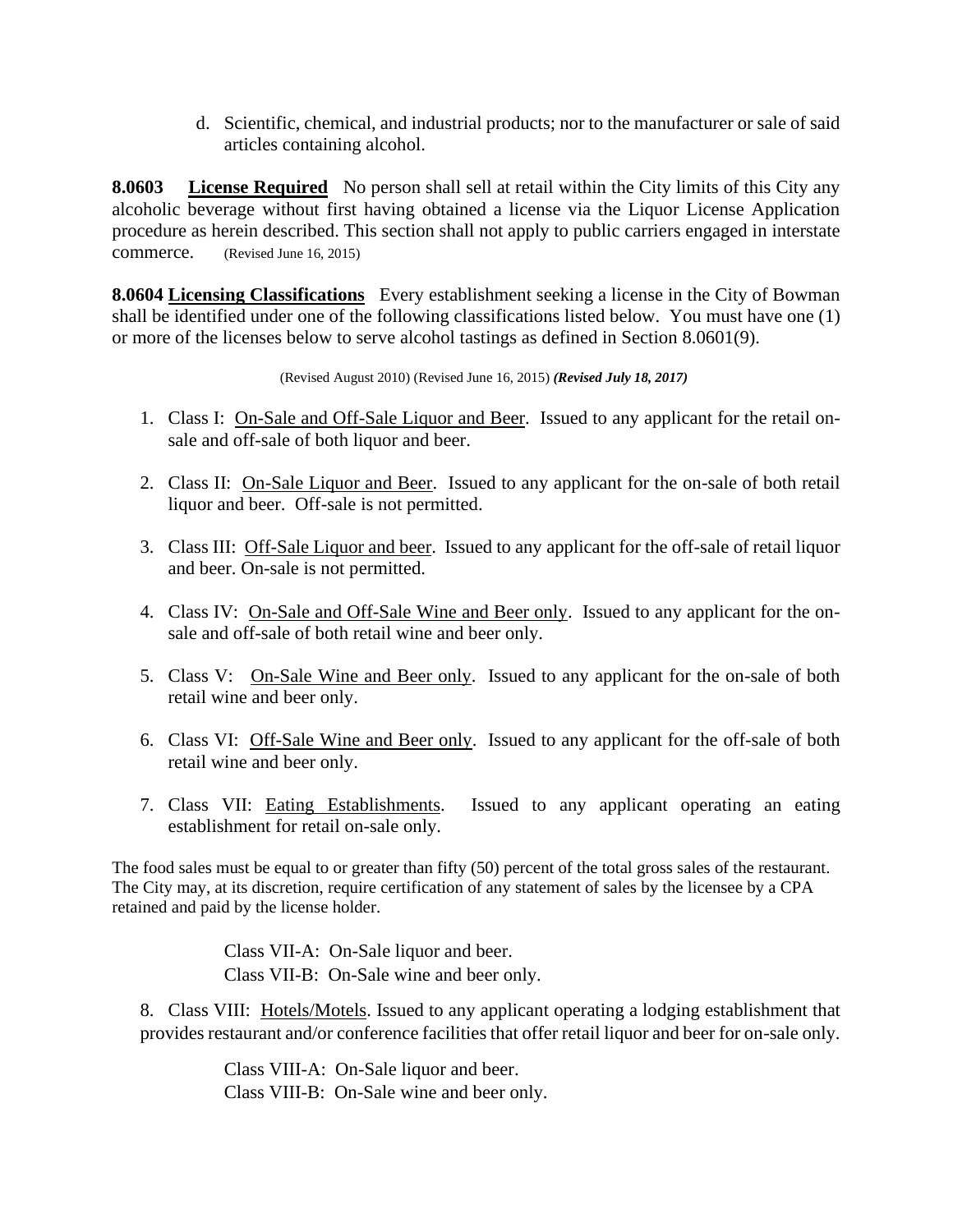9. Class IX: Catering-Established Catering Business (No Conditional Use Permit Required). Issued to any applicant operating a business that provides food and alcohol service at a remote site or a site such as a hotel, private home, place of business, a building open to the public, at a public park (please see requirements for parks below) or other location for a meeting or function where retail liquor and beer will be sold. This license is exempt from the Conditional Use Permit requirement since the point of sale of alcohol changes. For remote events that are located in the City's public parks, the City of Bowman's "Remote Alcohol Service Permit" must be obtained, completed and approved by the Chief of Police, City Auditor, or Planning and Zoning Director three (3) days prior to the event. Multiple events may be requested. If not completed, furnished and approved by the City, the event could be cited under the provisions of the Municipal Code, which includes, among other items, citations for outdoor events under the "open container" provisions (the responsible party will be the name and/or organization listed on the Remote Alcohol Service Permit unless the Bowman Police Chief determines otherwise):

#### *(Revised July 18, 2017)*

a. First offence. The business owner will be given a warning.

b. Second offence. The business owner will be issued a Notice of Violation, and potentially cited under the "open container" law. The business owner must work with the Chief of Police to provide corrective measures acceptable to the City of Bowman.

c. Third offence. The business owner could have their Alcohol License revoked by the City Commission for non-compliance. If revoked, the business owner cannot re-apply for another license until thirty (30) days transpire. No new fee will be required if the license is renewed.

*(Revised July 18, 2017)*

Class IX-A: On-Sale liquor and beer. Class IX-B: On-Sale wine and beer only.

10. Class X: Other. Issued for on-sale and off-sale limited wine and beer for barber shops, beauty shops, massage parlors, juice bars, coffee shops (not including restaurant coffee houses), tearooms, etc.

> Class X-A On-Sale and Off-sale wine and beer only. Class X-B: On-Sale wine and beer only. Class X-C: Off-Sale wine and beer only.

**11.** Class XI: Catering – Remote Event License for an Established Liquor License Holder who has a business approved for on or off-site sales under the classifications of 1-9 (I-X) listed in this section. Issued to any applicant operating a business under the classifications of one (I) through nine (9) specified above in this section that also provides off-site catering services at a remote or secondary site for an event where retail liquor and beer will be sold. For remote events located in the City's public parks, the City of Bowman's "Remote Alcohol Service Permit" must be obtained, completed and approved by the Chief of Police, City Auditor, or Planning and Zoning Director three (3) days prior to the event. Multiple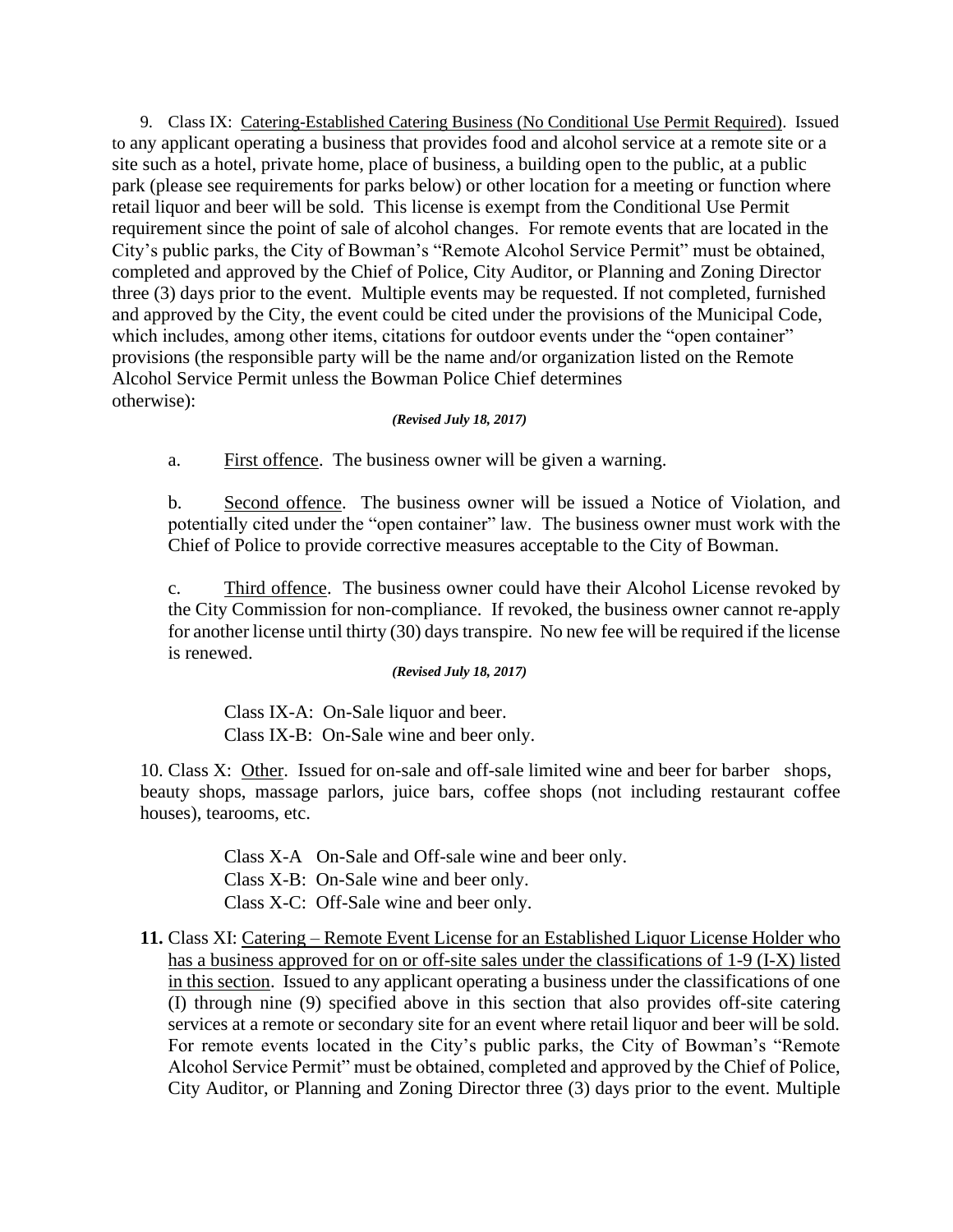events may be requested. If not completed, furnished and approved by the City, the event could be cited under the provisions of the Municipal Code, which includes, among other items, citations for outdoor events under the "open container" provisions (the responsible party will be the name and/or organization listed on the Remote Alcohol Service Permit unless the Bowman Police Chief determines otherwise):

a. First offence. The business owner will be given a warning.

b. Second offence. The business owner will be issued a Notice of Violation. The business owner must work with the Chief of Police to provide corrective measures acceptable to the City of Bowman.

c. Third offence. The business owner could have their Alcohol License revoked by the City Commission for non-compliance. If revoked, the business owner cannot re-apply for another license until thirty (30) days transpire. No new fee will be required if the license is renewed.

(Revised June 16, 2015) (Revised July 18, 2017)

### **8.0604.1 "Alcohol Limited Event Permit" for Non-Liquor Licensees (No Fees).**

1. Issued to any non-liquor license holder that will serve alcohol at a public park. Businesses, organizations or individuals serving alcohol at functions held in City parks must have an "Alcohol Limited Event Permit" (no fee is required). The Alcohol Limited Event Permit form must be obtained, completed and approved by either the Chief of Police, City Auditor, or Planning and Zoning Director three (3) days prior to the event. If not completed, submitted and approved by the City, the event could be cited under the "open container" provision in the Municipal Code. The citation will be issued to the responsible party or organization listed on the form unless the Bowman Police Chief determines otherwise.

(Revised July 18, 2017)

#### **8.0604.2 Alcohol Service and Pour Areas.**

1. All licensees listed in Section 8.0604(1-11) shall prohibit the access of minors to the area/s where alcohol is poured.

(Revised July 18, 2017)

#### **8.0604.3 City Issuance Fee.**

- 1. City Issuance Fee. An applicant who meets the requirements for licensure, and who has not applied for a transferred license, shall pay to the city a "City Issuance Fee" for the liquor license class set forth in this Section.
- 2. License Transfer. If the applicant is applying for a liquor license transfer, the City Issuance Fee shall be assessed at a rate of fifty percent (50%). At submittal of the application for a liquor license for City Commission review, thirty percent (30%) of the City Issuance Fee shall be paid to the City Auditor. If the City Commission approves the application, the remaining seventy percent (70%) shall be paid prior to the City issuing the liquor license. In the event the liquor license application is not approved, the paid portion of the license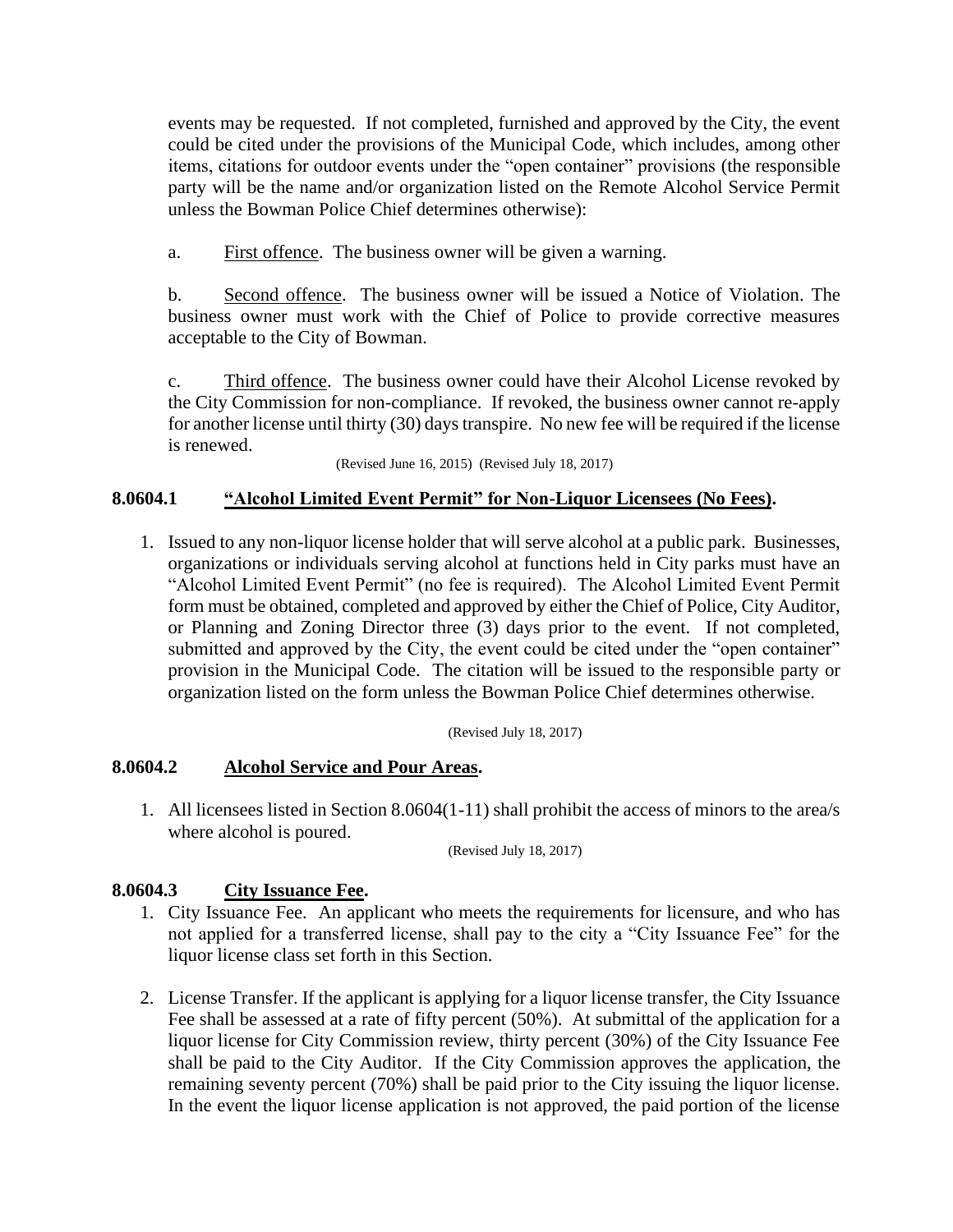(thirty percent [30%]) will be returned to the applicant minus the application processing fee, which is five percent (5%) percent of the City Issuance Fee.

- 3. License Upgrade. Should an existing license holder want to apply for an upgrade to an existing liquor license, the difference between the existing license and the requested license shall be paid prior to the issuance of the liquor license. Thirty percent (30%) of the difference between the licenses shall be paid prior to the City issuing the upgraded license. In the event the liquor license application is not approved, the paid portion of the license (thirty percent [30%]) will be returned to the applicant minus the application processing fee, which is five percent (5%) of the City Issuance Fee.
- 4. City Issuance Fee Classification. The following fees are required:

| Class I       | \$10,000 |
|---------------|----------|
| Class II      | \$7,500  |
| Class III     | \$7,500  |
| Class IV      | \$ 5,000 |
| Class V       | \$ 3,500 |
| Class VI      | \$ 3,500 |
| Class VII:    |          |
| VII-A         | \$ 8,000 |
| VII-B         | \$ 5,000 |
| Class VIII    |          |
| <b>VIII-A</b> | \$ 8,000 |
| VIII-B        | \$ 5,000 |
| Class IX      |          |
| $IX-A$        | \$ 8,000 |
| $IX-B$        | \$5,000  |
| Class X       |          |
| $X-A$         | \$4,000  |
| $X-B$         | \$ 3,000 |
| $X-B$         | \$ 2,000 |
| Class XI      | No Fee   |

*(*Revised June 16, 2015) *(Revised July 18, 2017)*

**8.0604.4 Annual Fees (Renewal)** Annual Fees for renewing an alcohol beverage license issued pursuant to this chapter are as follows:

| Class I   | \$950 |
|-----------|-------|
| Class II  | \$800 |
| Class III | \$800 |
| Class IV  | \$700 |
| Class V   | \$500 |
| Class VI  | \$500 |
| Class VII |       |
| VII-A     | \$500 |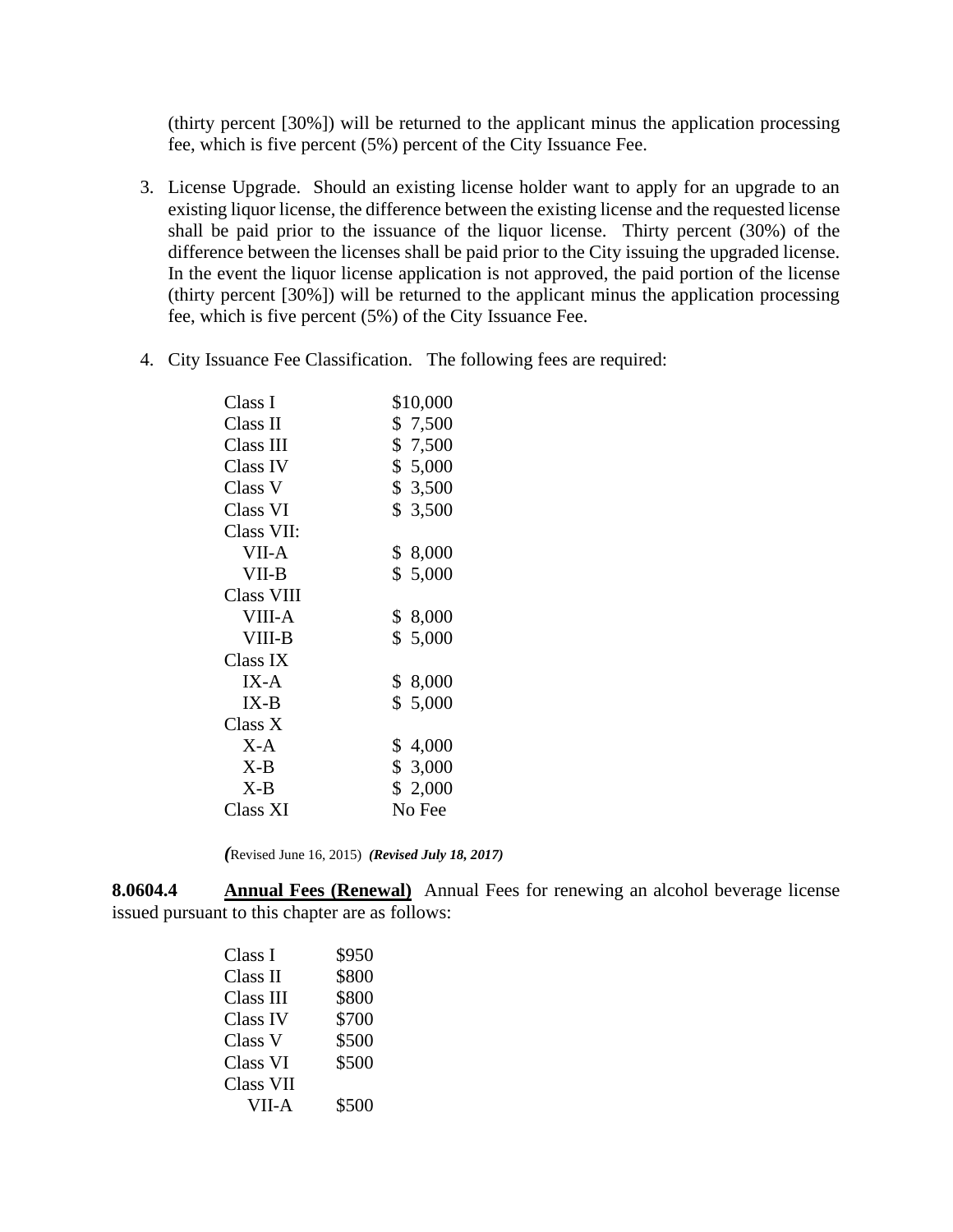VII-B \$300 Class VIII VIII-A \$500 VIII-B \$300 Class IX IX-A \$500 IX-B \$300 Class X X-A \$500 X-B\$300  $X-C$  \$200 *Class XI No Fee*

*(Revised June 16, 2015) (Revised July 18, 2017)*

#### **8.0606 Licenses – Term of**

- 1. All licenses issued hereunder shall be for a period of not more than twelve (12) months and shall expire on December  $31<sup>st</sup>$ . Where a license is granted for a period less than twelve (12) months, it shall expire on December  $31<sup>st</sup>$ . Where a license is granted for a period less than twelve (12) months, any subsequent renewal thereof must be made for the full annual term. (Revised June 16, 2015)
- 2. If an application is made for licensure hereunder during the annual period for the unexpired portion of such half years, the fees for said license shall be proportional to represent the number of whole months which said license will be in effect.
- 3. In the event that an existing license holder fails to renew their license by not remitting their annual fee by December  $31<sup>st</sup>$  as prescribed by the notice to renew sent to them by the City Auditor, revocation of the license shall be automatic.

(Revised 10-20-09) (Revised June 16, 2015, and on August 8, 2017)

4. In the event that an existing "grandfathered" license holder (a holder who was in business prior to the establishment of the City Issuance Fee, and therefore was not required to pay such fee) fails to renew their license by not remitting their annual fee by December  $31<sup>st</sup>$ , as prescribed by the notice to renew sent to them by the City Auditor, revocation of the license shall be automatic.

(Revised June 16, 2015, and again on August 8, 2017)

**8.0607 License – Qualification for** No retail license shall be issued to any person*/*applicant unless the person*/*applicant files a sworn application, accompanied by the required fee, showing the following qualifications:

(Revised June 16, 2015)

- 1. The applicant, other than corporate, must be a legal resident of the United States and the State of North Dakota and be a person of good moral character.
- 2. If applicant is a corporation, the manager of the licensed premises and the officers, directors and stockholders must be local residents of the United States and persons of good moral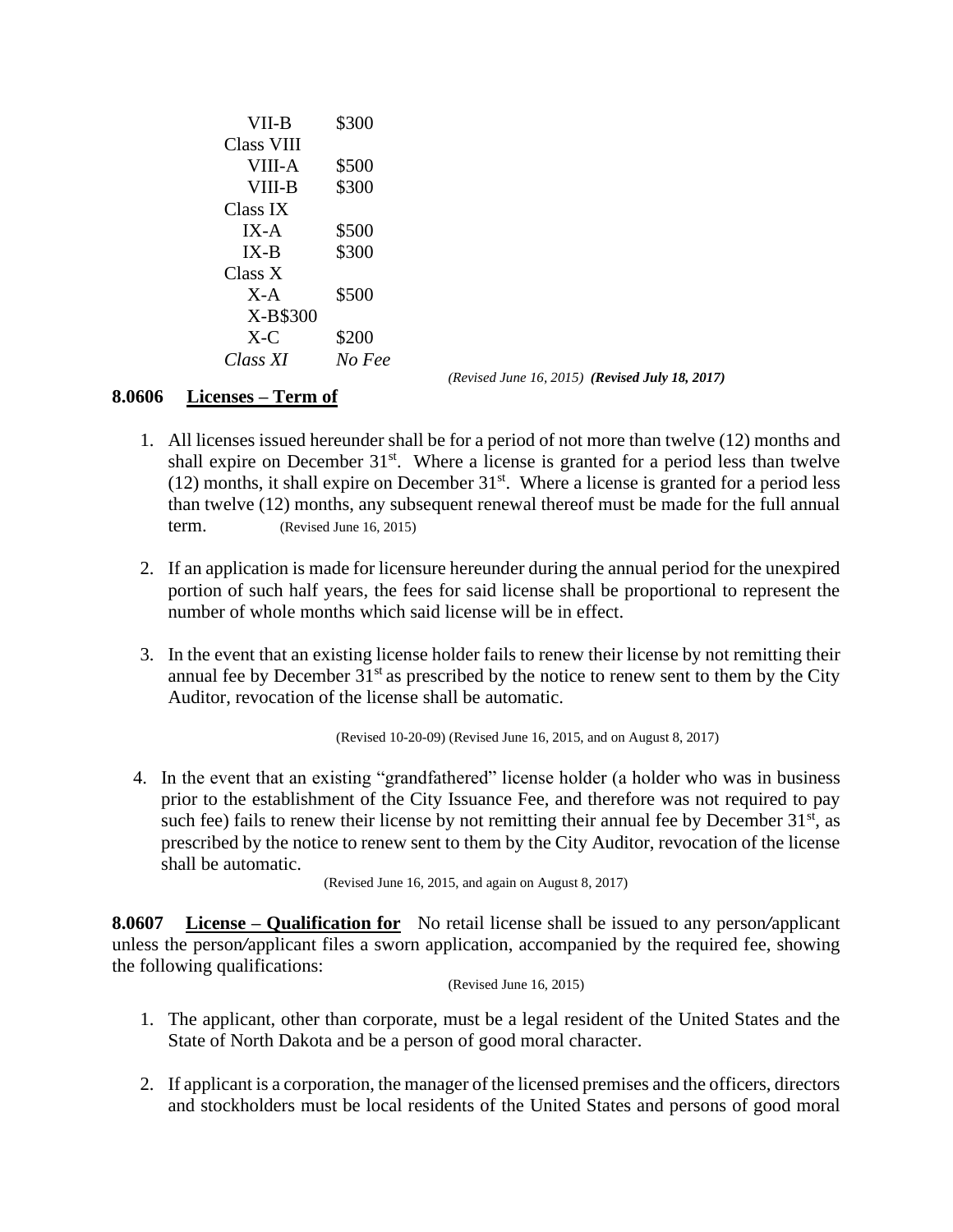character. Corporate applicants must first be properly registered with the Secretary of State.

- 3. The applicant or manager must not have been convicted of an offense determined by the governing body to have a direct bearing upon an applicant's or manager's ability to serve the public as an alcoholic beverage retailer.
- 4. The building in which business is to be conducted must meet local and state requirements' regarding sanitation and safety.
- 5. Taxes on property for which application for license is made must not be delinquent.
- 6. If applicant's place of business is to be conducted by a manager or agent, said manager or agent must possess the same qualifications required of the licensee.
- 7. The applicant may not have any financial interest in any wholesale alcoholic beverage business.

**8.0608 Application for Liquor License** Any person desiring a license to sell alcoholic beverages at retail as hereinbefore described shall make and present a written verified application to the governing body of this City, filed with the City Auditor, containing the following information:

- 1. The name and address of the applicant; if the applicant is a co-partnership, the name and address and place of residence of each member of said co-partnership; if the applicant is a corporation, the name and address of the officers of the corporation and the manager of the licensed premises.
- 2. Whether the applicant is a citizen of the United States, and if a naturalized citizen, the date and place of naturalization and place of residence of the applicant for a period of one (1) year last preceding the date of application; if the applicant is a co-partnership the same preceding information for each member of said co-partnership; and if the applicant is a corporation, the date of incorporation, the state where incorporated, the purpose for which said corporation was incorporated and if such corporation is a subsidiary of any corporation, the name of the parent corporation.
- 3. The legal description and the address of the premises for which license is sought.
- 4. A diagram or blueprint of the building or property showing the area to be designated as the licensed premises. If any interior or exterior improvements are desired during the licensure year, the applicant shall submit a new floor plan to the Planning and Zoning Office prior to constructing said improvements for review and approval. (Revised June 16, 2015) (Revised 8/18/20)
- 5. The date on which the applicant acquired title to the premises sought to be licensed, and if the applicant does not have title to said premises, the name and address of the owner of the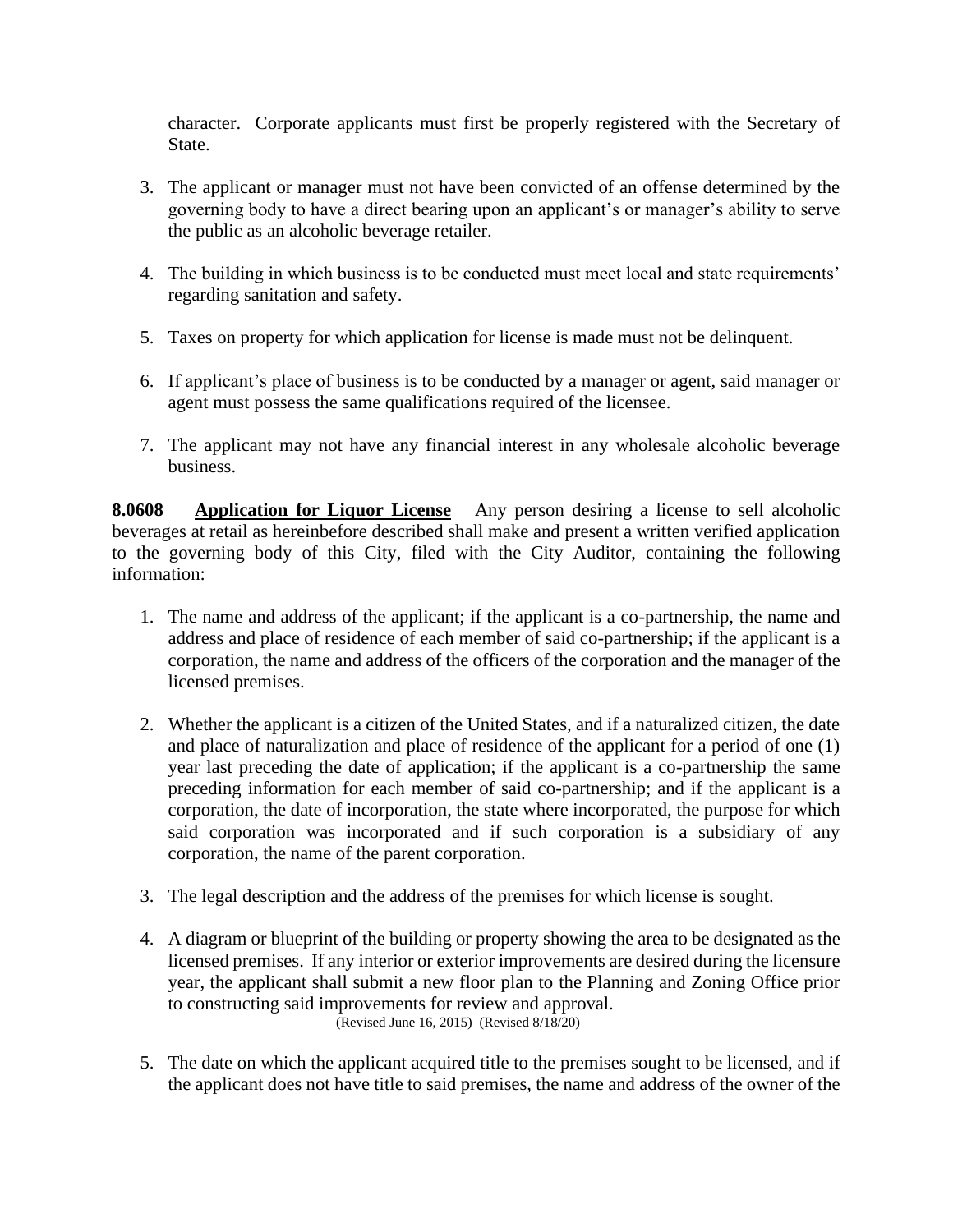premises together with a copy of the applicant's lease, if written, under which he holds possession of said premises.

- 6. Whether there are any delinquent taxes against the premises sought to be licensed.
- 7. Whether the applicant has ever engaged in the sale or distribution of alcoholic beverages prior to this application, and if so, the date and type of business and place where so engaged whether within or without the State of North Dakota, the date the applicant first began to operate.
- 8. Whether the applicant has ever had a license revoked or cancelled by a municipal, state or federal authority, and if so, the date of such cancellation, the place and authority cancelling the same, and the reason for such cancellation.
- 9. Whether the applicant has ever been convicted of the violation of any law of the United States or of any state, or of the violation of any local ordinance, with regard to the manufacture, sale, distribution or possession of alcoholic beverages, and if so, the dates, names of the place, and courts, in which said convictions were had.
- 10. Whether the applicant has ever had a license for the sale of alcoholic beverages revoked for any violation of state laws or local ordinances, and if so, the names of the bodies revoking such license, the dates of such revocation, and the reasons assigned therefore.
- 11. Whether the applicant has ever been convicted of any other crime than stated in Subsections (8) and (9) here-of, in this state or any other state, or under any federal law, and if so, the date of such conviction, the name of the crime for which convicted, the amount and terms of sentence passed, and the court in which convicted.
- 12. The name and address and the place of residence for a period of one (1) year prior to the date of application of any person who will have charge, management, or control of the establishment for which license is sought.
- 13. Whether any other person than the applicant has any right, title, estate or interest in the leasehold or in the furniture, fixtures, or equipment in the premises for which license is sought, and if so, the name and address of such person together with a statement of the interest.
- 14. Whether the applicant has any interest whatsoever directly or indirectly, in any other establishment dispensing alcoholic beverages, either at wholesale or retail, within or without the State of North Dakota, and if so, the names and addresses of such establishments. This provisions is meant to include the holders of capital stock in any corporation dealing in alcoholic beverages, either at wholesale or retail, and within the borders of the United States.
- 15. The occupations which the applicant has followed during the past five (5) years.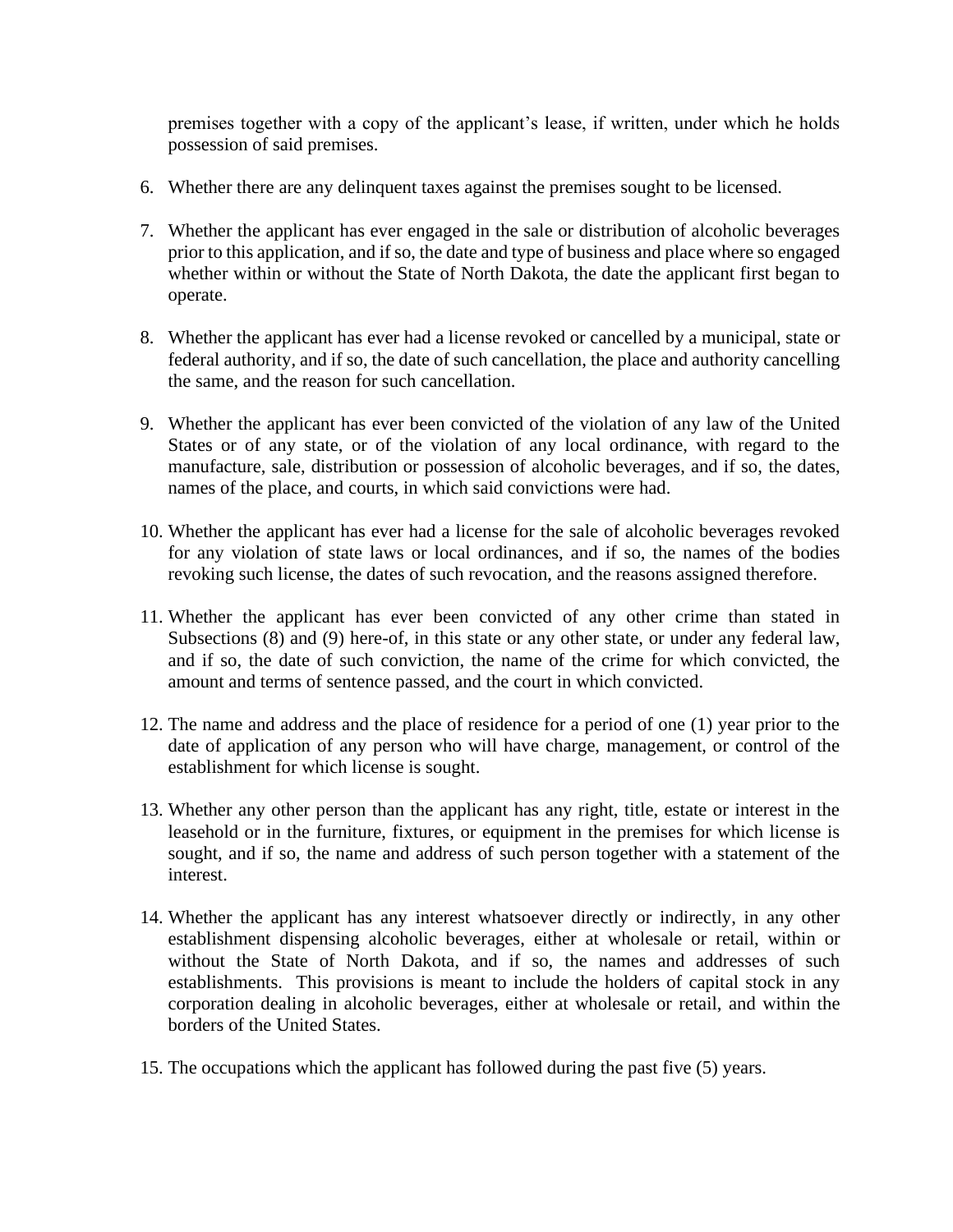- 16. The names and address of at least three (3) business references.
- 17. Whether the applicant is rated by any commercial agency, and if so, the name and address of said agency.
- 18. Whether the applicant is engaged in any other business or intends to be engaged in any other business than the sale of alcoholic beverages under the license for which application is made, and if so, the type of business, and if an employee, the name and address of the employer.
- 19. The classification of license applied for.
- 20. If the applicant is a lodge or club, the date of organization, the number of members, the purpose for which organized, and the purpose for which profits to be derived from the sale of alcoholic beverages are to be applied; and whenever required by the governing body a list of the members belonging to such lodge or club.
- 21. A statement by the applicant that they or their employees consent to entry and inspection of the premises for which a license is sought or any part thereof at any time by any police officer, sheriff, or any peace officer to the City of Bowman or the State of North Dakota. Failure to abide by these requirements and therefore deny entry into premises, or failure to answer an officers request to gain entry, when evidence supports that an applicant or employee/s are inside the establishment, shall be considered a violation and a report shall be submitted per 8.0609 License – Application Fitness. (Revised June 16, 2015)

\*\*It shall be the responsibility of the applicant and his or her employees to report as soon as practical to law enforcement, matters involving violent acts occurring in or on the applicant's licensed property. The manner of violent acts that shall be reported as soon as practical are physical assaults, threats of physical assaults, sexual assaults, or threat of sexual assault or any crimes that would result in injury or threats of injury. Failure to report on said acts shall be submitted by report per 8.0609 License – Application Fitness.

- 22. Such other and further information as the governing body may from time to time require.
- 23. Whether any applicant has any financial interest in any wholesale alcoholic beverage business.

(Revised 11-19-2013) (Revised June 16, 2015)

**8.0609 License – Application Fitness** The Chief of Police or such other person or officer as may be designated by the governing body shall, upon the filing of an application investigate the facts as stated in the application and the character, reputation and fitness of the applicant, and shall report on said matters to the governing body.

**8.0610 License – Location of** No license shall be issued or transferred to any person, firm or corporation to engage in the sale of alcoholic beverages or beer within the City without approval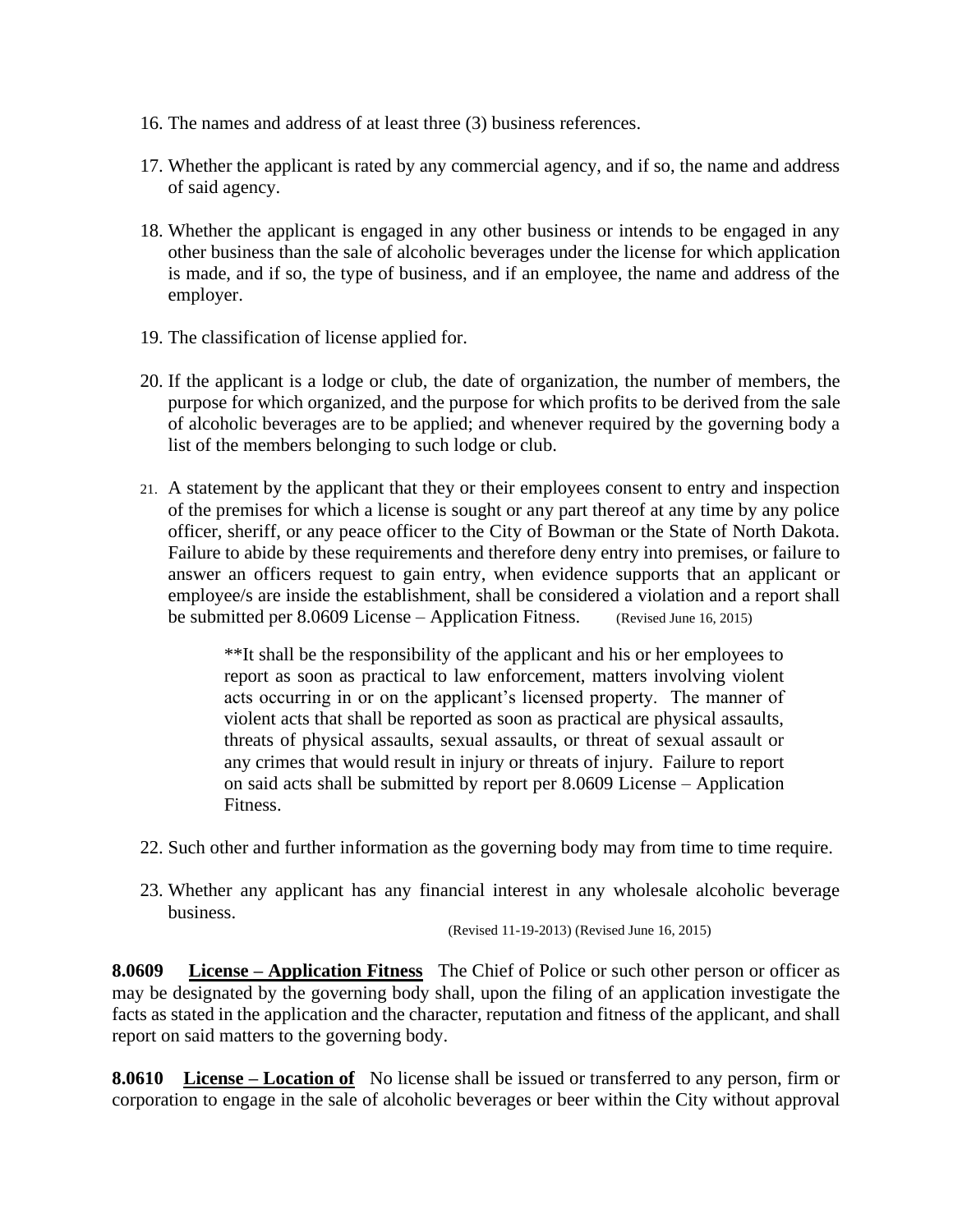as to the location of said licensed business by the governing board. The application for approval shall be in writing filed with the board. At the time of hearing the board shall, in its discretion, determine if said location is in harmony with the public interest and welfare of the community, and shall consider among other things the following factors:

- 1. The convenience of police regulations.
- 2. Public health and sanitation.
- 3. Proximity of other licensed businesses.
- 4. Zoning Regulations, including the requirement for successfully obtaining a conditional use permit when required.
- 5. Proximity of schools, churches, funeral homes, public buildings, or buildings used by or for minors.
- 6. Any protests of neighboring property owners or occupants.
- 7. Proposed on or off-sale or both licenses.
- 8. Interference with or proximity to residential property.
- 9. Interference with neighboring property.
- 10. Suitability of premises for sale of beer, liquor or alcoholic beverages.
- 11. Public convenience and necessity.

(Revised June 16, 2015)

**8.0611 License – Granting** After the governing body of the City has received the application as provided herein they shall meet and consider the same. If they find that the applicant meets the qualifications for a license and are satisfied as to the completeness and the accuracy of the information contained in the application, they may grant the license. If they find that the applicant does not meet with the qualifications of they are not satisfied as the completeness or accuracy of the information they may request that the applicant supply more verified information to the governing body or they may reject the application.

**8.0612 License – Limit to One Applicant** Not more than one (1) license of each classification shall be issued or granted to any location; and each license shall be valid only for the specific premises licensed. (Revised 5-16-2006)

**8.0613 License – Posting of** License issued here under shall be posted in a conspicuous place in the premises for which the license has been issued.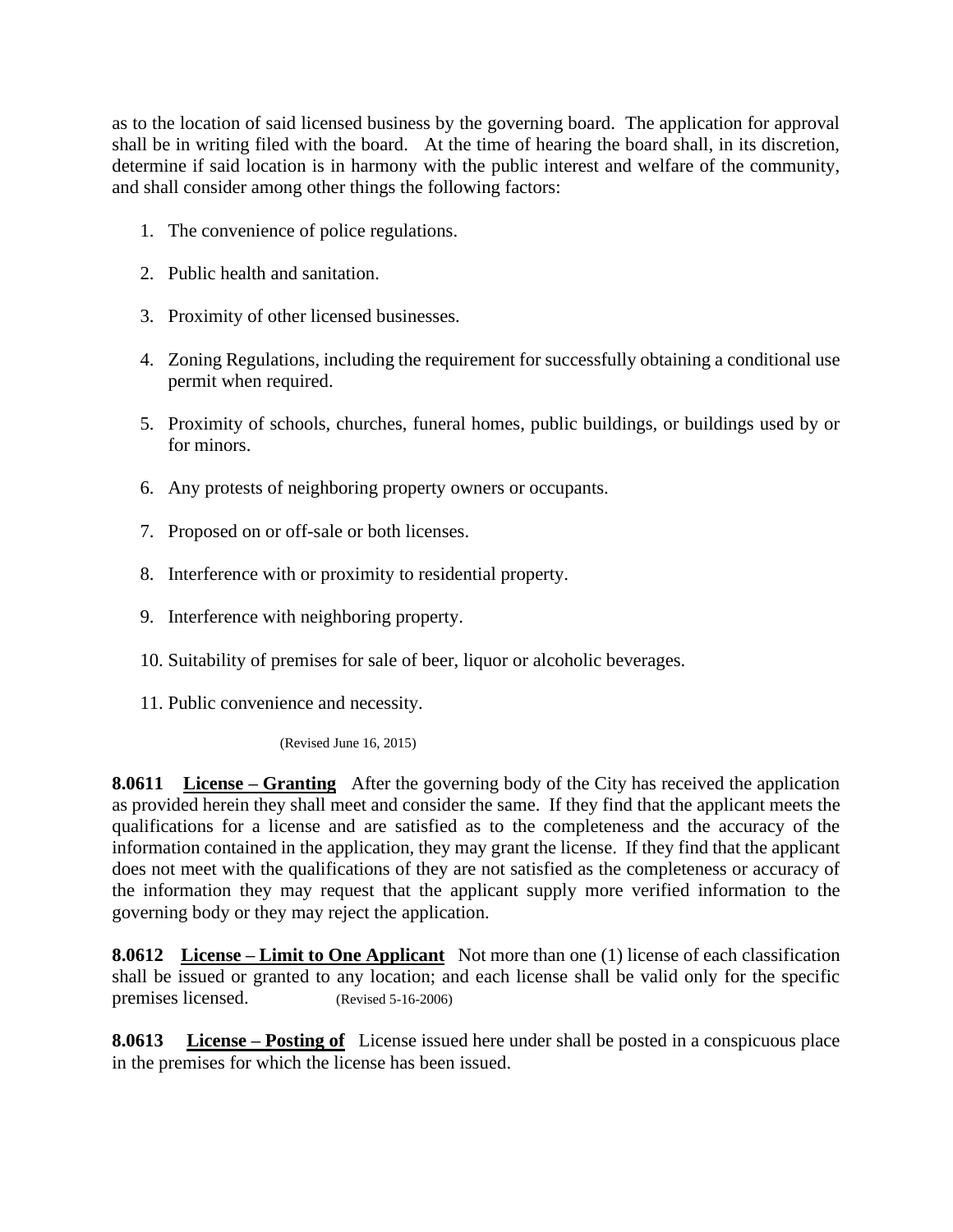**8.0614 License – Transfer of** An existing license for an existing establishment may be transferred to a new business owner under the provisions of Section 8.0604.3, Subsection (2). This article includes, but is not limited to successful approval of an application with background check by the City Commission and the payment of required fees. *No conditional use permit is required.*

(Revised June 16, 2015) *(Revised July 18, 2017)*

**8.0614.1 License – New Location** An existing license for an existing business may move to a new location providing that all zoning regulations and their associated fees be met. This includes, but is not limited to locational requirements and the successful approval of a conditional use permit.

(Revised June 16, 2015)

**8.0615 License Fees – Disposition of** All "Annual" license fees collected under this article shall be transferable to the Auditor of this City and credited to the general fund of the City. All "City Issuance Fees" collected under this article shall be transferable to the Auditor of this City and credited to the "Alcohol Education and Awareness Fund" to be utilized by the Bowman Police Department for education, equipment and law enforcement purposes related to the use and abuse of alcohol.

(Revised June 16, 2015)

**8.0616 Hours and Time of Sale** Anyone who dispenses or permits the consumption of alcoholic beverages on licensed premises between one o'clock a.m. and twelve o'clock p.m. on Sundays or between the hours of one o'clock a.m. and eight o'clock a.m. on all other days of the week or who dispenses or permits such consumption after one o'clock a.m. on Thanksgiving Day, on Christmas Day, or after six o'clock p.m. on Christmas Eve is guilty of an offense.

(Source: North Dakota Century Code Section 5-02-05, 5-02-05.1) (Revised 3-01-2008)

**8.0616.1 Hours of Operation of Licensed Premises** All licensed premises under this article shall be closed between the hours of one a.m. and eight a.m. on Monday through Saturday. On Sunday, all licensed premises under this article shall be closed between the hours of one a.m. and twelve p.m. Any licensee who permits persons to remain on the licensed premises between the specified closed hours shall be guilty of violation of this article.

(Revision effective 3-01-2008)

## **8.0616.2 Sunday Alcohol Beverage Permit REPEALED by Enactment of 8.0616 (3-01- 08)**

**8.0617 Licensee's Responsibility** Every licensee is hereby made responsible for the conduct of his place of business and is required to maintain order and sobriety in such place of business, permitting no disorderly conduct on the premises. Alcoholic beverages shall not be served to any intoxicated person, nor shall any intoxicated person be permitted to remain upon the premises.

**8.0618 Gambling Prohibited – Exceptions** No licensee hereunder shall be permitted to have or maintain on the licensed premises any gambling device, slot machine, punch board, or any other machine or device of similar nature, nor shall gambling, whether by cards, dice, or otherwise, of any nature, be permitted upon the licensed premises. Any violation of this section shall be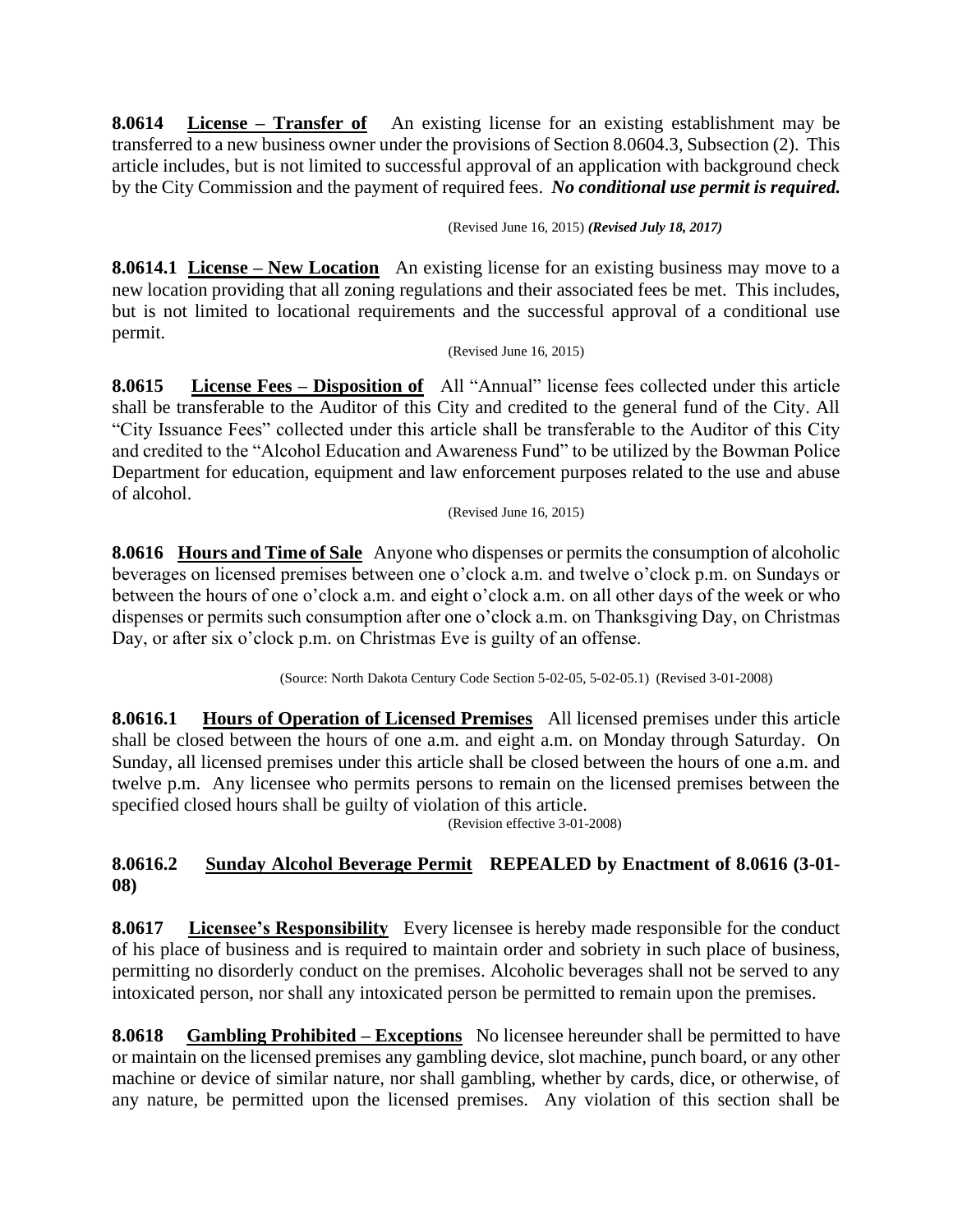sufficient cause for the revocation of the license issued hereunder, and such license shall be revoked upon conviction of any such violation. This section shall not apply to gambling or games of change conducted by a licensee under the authority of a valid and subsisting license issued by the State of North Dakota.

## **8.0619 Cashing Certain Checks Prohibited – REPEALED 1991**

### **8.0620 Sales Prohibited – Items REPEALED 1991**

**8.0621 Sales Prohibited – Persons** No licensee, his agent, or employee shall sell any alcoholic beverages to a person under twenty-one (21) years of age, a habitual drunkard, an incompetent or an intoxicated person.

**8.0622 Minors on Licensed Premises** No licensee shall permit any person under twenty-one (21) years of age to remain on the licensed premises while alcoholic beverages are being sold or displayed thereon, except that a person under twenty-one (21) years may remain in a restaurant where alcoholic beverages are being sold if accompanied by a parent or legal guardian.

**8.0623 Age Identification** Before selling alcoholic beverages to any person, or before determining whether any person shall remain upon the licensed premises a licensee, his agent or employee, may require a driver's license or other State issued ID. Any person who makes a false statement as to his or her age or signs a name other than his own or her own to any such statement, shall be guilty of a violation of this article.

(Revised 11-19-13)

**8.0624 Outdoor Sales, Open Container or Consumption Prohibited** The sale, consumption, or possession of an open container of any alcoholic beverage upon any sidewalk, street, alley, parking lot, to which the public has right of access to, or public way or public property within the city limits is prohibited.

#### **8.0624A Outdoor Sales, Open Container or Consumption Prohibited - Exceptions**

1. Upon approval by the City Commission at a regularly scheduled board meeting, portions of this ordinance may be suspended for a specified length of time during special community events, promotions or celebrations.

(Enacted 4-03-2001)

2. On-sale establishments that have outdoor seating with a railing system that was approved by the City Commission, are exempt from Section 8.0624 as long as they are contained within the railing system. Access to this outdoor seating must be accessed from inside of the licensed establishment and the railing system must have an escape route in case of fire or an emergency. This escape route gate must be accessible from the interior side only. (Enacted 8/18/20)

**8.0625 Premises, Equipment of** Premises licensed hereunder for on-sale alcoholic beverages shall be equipped with tables, chairs, booths, and stools in a sufficient number to reasonably accommodate the patrons. (Revised July 18, 2017)

**8.0626 Closed or Screened Areas** No premises licensed for on-sale of alcoholic beverages shall contain any side rooms, closed booths, or other screened enclosures, nor shall any screen,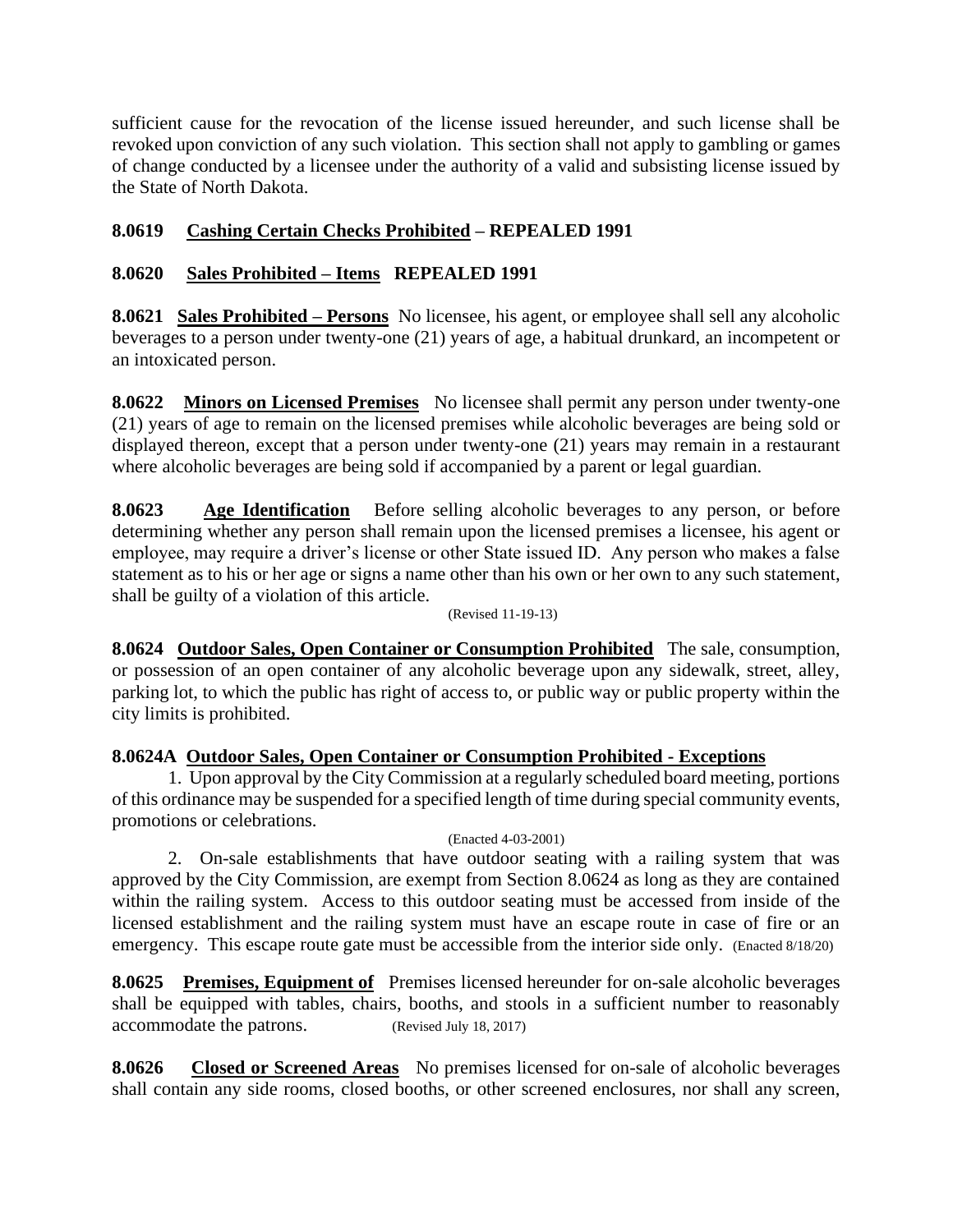partition, curtain, blind, or obstruction of any kind, prevent a clear view at all times of all parts of the interior of the premises licensed. All booths located in such premises shall open directly into the main part of said premises and shall be accessible from the aisles therein.

If the on-sale licensed establishment has an exterior floor plan where alcohol is served, that area must be monitored by means of a view through window or by video camera monitored by employees at the main alcohol pour area. (Enacted 8/18/20)

#### **8.0627 Purchase from Licensed Wholesaler REPEALED 2003**

**8.0628** Toilets **Required** That the premises where on-sale license is granted must be equipped with adequate and sufficient lavatories and toilets, separately maintained for men and women, and kept in a clean and sanitary condition. The on-sale license may be revoked when the foregoing requirements, or any other health ordinance or regulation, is not, at all times strictly observed.

#### **8.0629 Termination or Revocation of Licenses**

- 1. Licenses issued pursuant to this article shall be deemed cancelled and revoked and terminated upon the happening of anyone (1) or more of the following contingencies:
	- a. The death of the licensee unless upon application to the governing body by personal representative of the decedent, the governing body shall consent to the carrying on of the business by the personal representative.
	- b. When the licensee ceases business at the location licensed, unless a new location has been approved.
	- c. When the licensee be adjudged bankrupt.
	- d. When the licensee has been convicted of the violation of any provisions of this article, or of the laws of the State of North Dakota pertaining to alcoholic beverages, or of a felony under the laws of the United States, the State of North Dakota, or of any other state of the United States.
	- e. When the licensee ceases to possess the qualifications required of an applicant for a license as set out in this article.
	- f. When the license or permit of the licensee from the United States Government or the State of North Dakota to sell alcoholic beverages at the location licensed has been terminated or been revoked.
	- g. When the licensee does not pay all associated fees required to maintain the license as specified in Sections 8.0606, Subsections (3) and (4). (Revised June 16, 2015)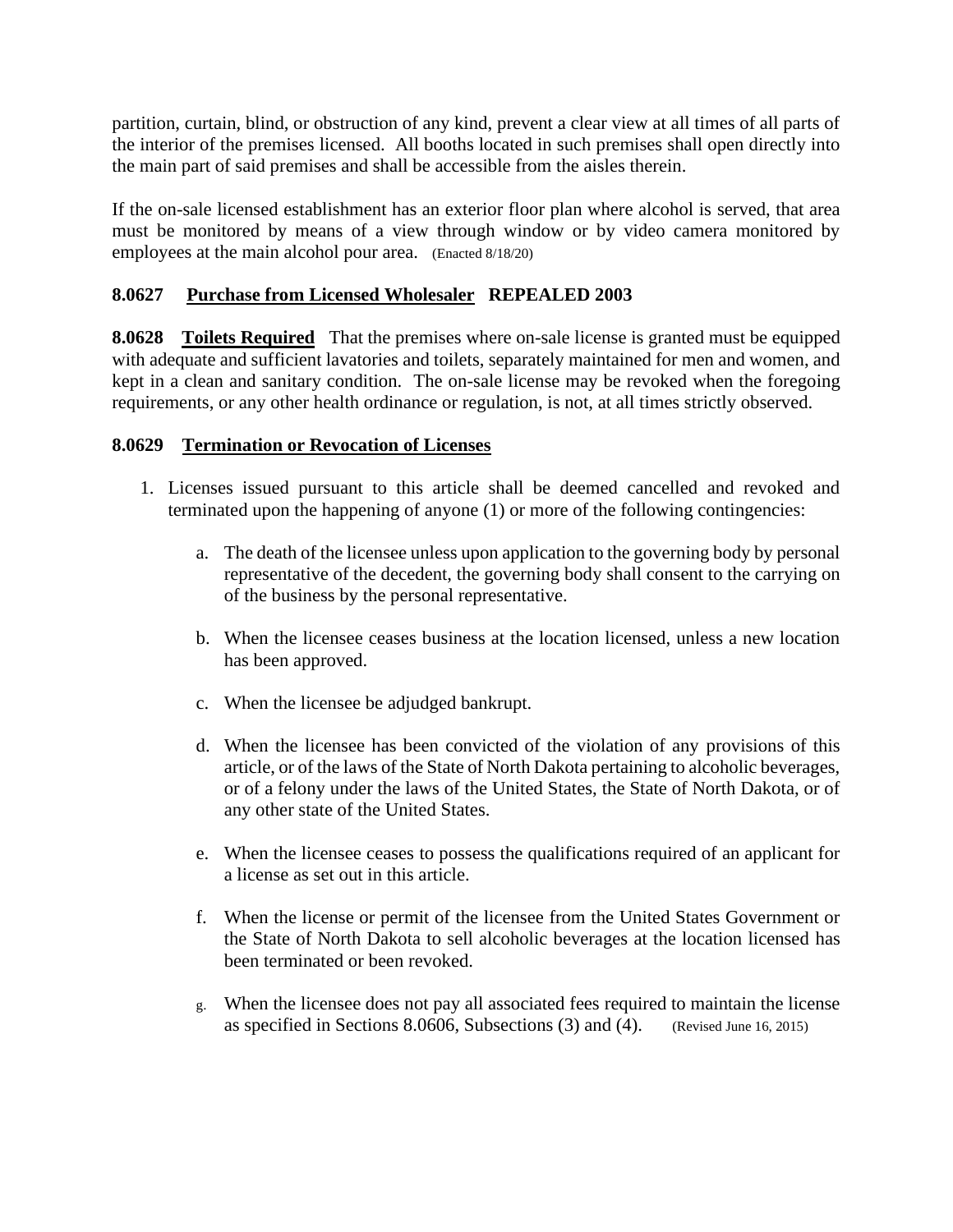- 2. License issued pursuant to this ordinance may, in the discretion of the governing body, be either revoked or suspended for such period of time as deemed appropriate, upon the following grounds:
	- a. When the licensee has been convicted of violating any of the provisions of this article.
	- b. When the business of the licensee at the location licensed shall be conducted in violation of health or sanitary regulations or other ordinances of the city.
	- c. When the licensee, if an individual, or one (1) of the partners, if the licensee be a partnership, or one of the officers or managers if the licensee be a corporation, be convicted in the municipal court of the City of drunkenness or disorderly conduct, or if any appeal be taken from such conviction then when such conviction be sustained by the higher court or courts.
- 3. Such causes as are herein before detailed shall not be deemed to be exclusive and such license may also be cancelled and revoked or suspended at any time by governing body for any cause deemed by said governing body to be sufficient cause and justified by reason of public health or public morals. Such termination shall be subject only to review by the courts of the State of North Dakota.
- 4. When any license is terminated or revoked for cause. No portion of the license fee previously paid shall be returned to the licensee or to anyone claiming under or through him.
- 5. If the licensee voluntarily ceases his business due to the sale of said business to another entity; the license fee will be refunded at a prorated monthly rate to the licensee.

(Revised 1-7-14)

**8.0630 Penalties** Any person, firm, corporation or association violating any of the provisions of this article shall upon conviction thereof, be subject to a fine of not to exceed Two-thousand dollars (\$2,000.00) and in addition to such fine all powers, right, and privileges given by any license granted under the terms of this article may be terminated or revoked in accordance with section 8.0629 of this article.

(Revised 4-03-2001) (Revised June 16, 2015)

## **ARTICLE 7 Shows, Carnivals and Circuses**

**8.0701 License Required** No person, firm, association or corporation shall exhibit or cause to be exhibited or assist in exhibiting any natural or artificial curiosity or conduct a circus, menagerie, tent show, carnival, or carnival shoe, continuous theatrical performance, shooting gallery, or other like exhibition without first obtaining license from the city.

**8.0702 Fees for** The fees to secure license to conduct the exhibitions mentioned in the foregoing section shall be as follows: